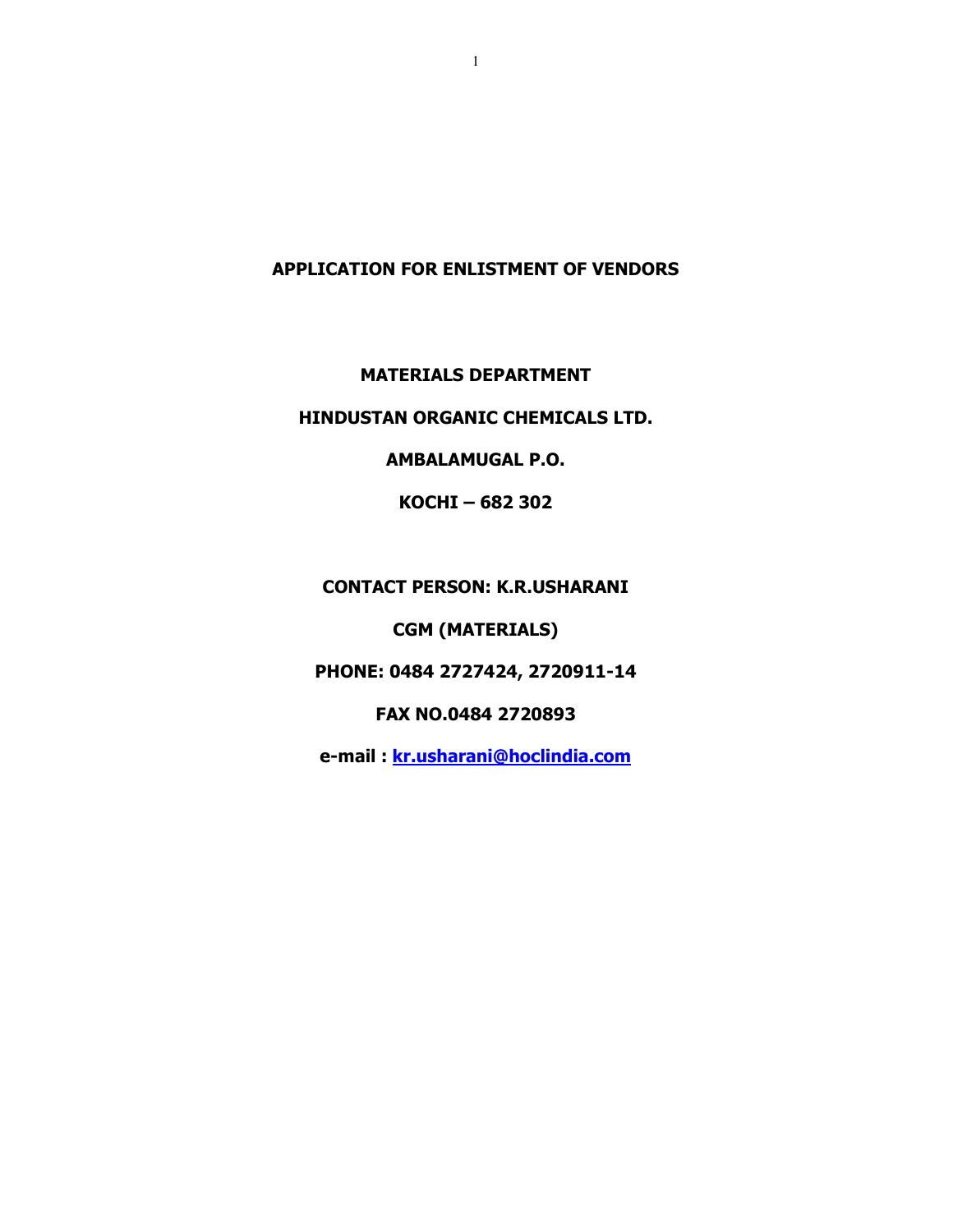| SL.N           | <b>TITLE</b>                            | PAGE NO.      |
|----------------|-----------------------------------------|---------------|
| 0.             |                                         |               |
| $\mathbf{1}$   | <b>General Instructions to Vendors</b>  | 3             |
| $\overline{2}$ | Vendor enlistment format                | $4 - 6$       |
| 3              | Eligibility Criteria for enlistment of  | 7             |
|                | vendors                                 |               |
| 4              | LIST A of materials for which           | 8             |
|                | enlistment is sought                    |               |
| 5              | Technical specification of materials    | $9 - 20$      |
|                | a) M.S.Barrels                          | Annexure I    |
|                | b) HM-HDPE Carbouys                     | Annexure II   |
|                | c) Caustic Soda Lye                     | Annexure III  |
|                | d) Sulphuric Acid                       | Annexure IV   |
|                | e) 2-Methylcyclohexylacetate            | Annexure V    |
|                | f) 2-Ethylanthrquinone                  | Annexure VI   |
|                | g) Solid Phosphoric Acid Catalyst       | Annexure VII  |
|                | h) Transportation of Hydrogen Peroxide  | Annexure VIII |
|                | in bulk in dedicated road tankers       |               |
|                | Transportation of Acetone in road<br>i) | Annexure IX   |
|                | tankers to Defense factories            |               |
|                | Transportation of LSFO/FO from<br>j)    | Annexure X    |
|                | Irimpanam/Willington Island             |               |
| 6              | LIST B of materials for which           | $21 - 27$     |
|                | enlistment is sought.                   |               |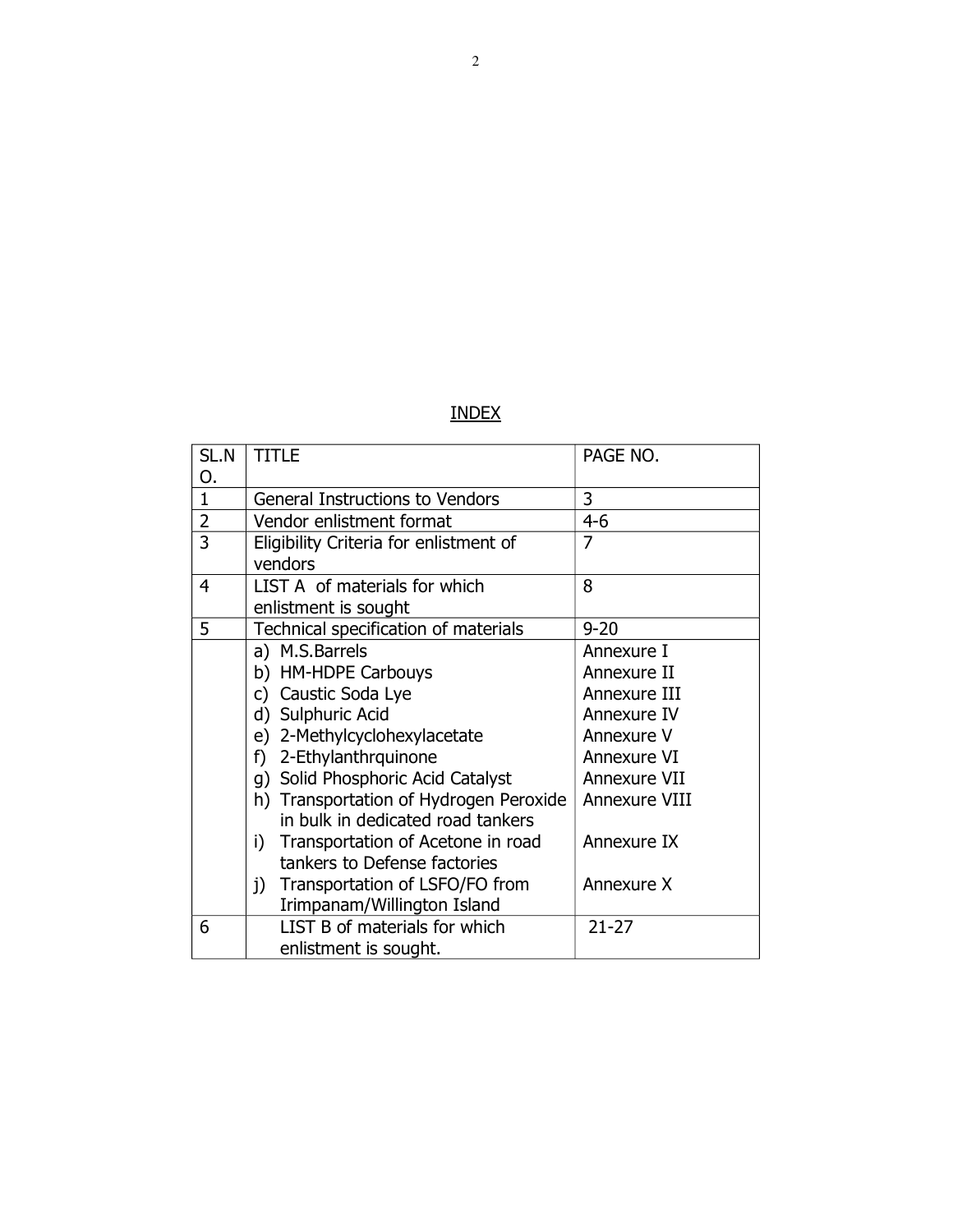#### **GENERAL INSTRUCTIONS TO VENDORS**

- 1) Applicants interested to apply for the enlistment and supply materials to HOCL should send application FORM FOR ENLISTMENT OF VENDORS in hard copy duly filled up along with other details as required to the office of CGM (MATERIALS), M/s.Hindustan Organic Chemicals Ltd, Ambalamugal P.O., Kochi – 682 302 in an envelope superscribed with "Application for enlistment of vendors for the item …………………………..".. . Vendors need to take print out and send to us the relevant pages of the format only. However they should enclose all relevant supporting documents to prove their eligibility, experience, product details and credentials.
- 2) Application shall be accompanied by Processing fee of Rs.1000/- (non-refundable) by way of DD in favour of M/s.HOCL payable at Ernakulam/ Ambalamedu. **MSME registered vendors** are exempted from submitting processing fee.
- 3) An applicant is not permitted to seek enlistment under more than one name including proprietorship/partnership firm.
- 4) HOCL reserves the right to cancel the enlistment of any vendors for any of the following reasons.
	- a) If the vendor is found blacklisted/put on holiday list by any Govt./PSUs/PSEs etc.
	- b) If the vendor has submitted false information in seeking enlistment.
	- c) If the performance of vendor so enlisted is observed to be poor.
	- d) Any other valid reason.
- 5) HOCL reserves the right to accept/reject any application received at its absolute discretion.
- 6) If the applicant require enlistment for more than one category of item (like Mechanical items, Instrumentation items, Electrical items etc), separate applications should be submitted for each category of items along with necessary documents. However for items falling under one Category of items as given in List B, one application will do. For each item, necessary supporting documents/ credentials to be enclosed.
- 7) The enlistment process may consist of a multiphase evaluation with verification of documents, factory/ site visit for inspection etc. After completion of evaluation and approval, the selected vendors will be shortlisted into vendor lists for each item. Further tenders will be sent to those shortlisted vendors from time to time.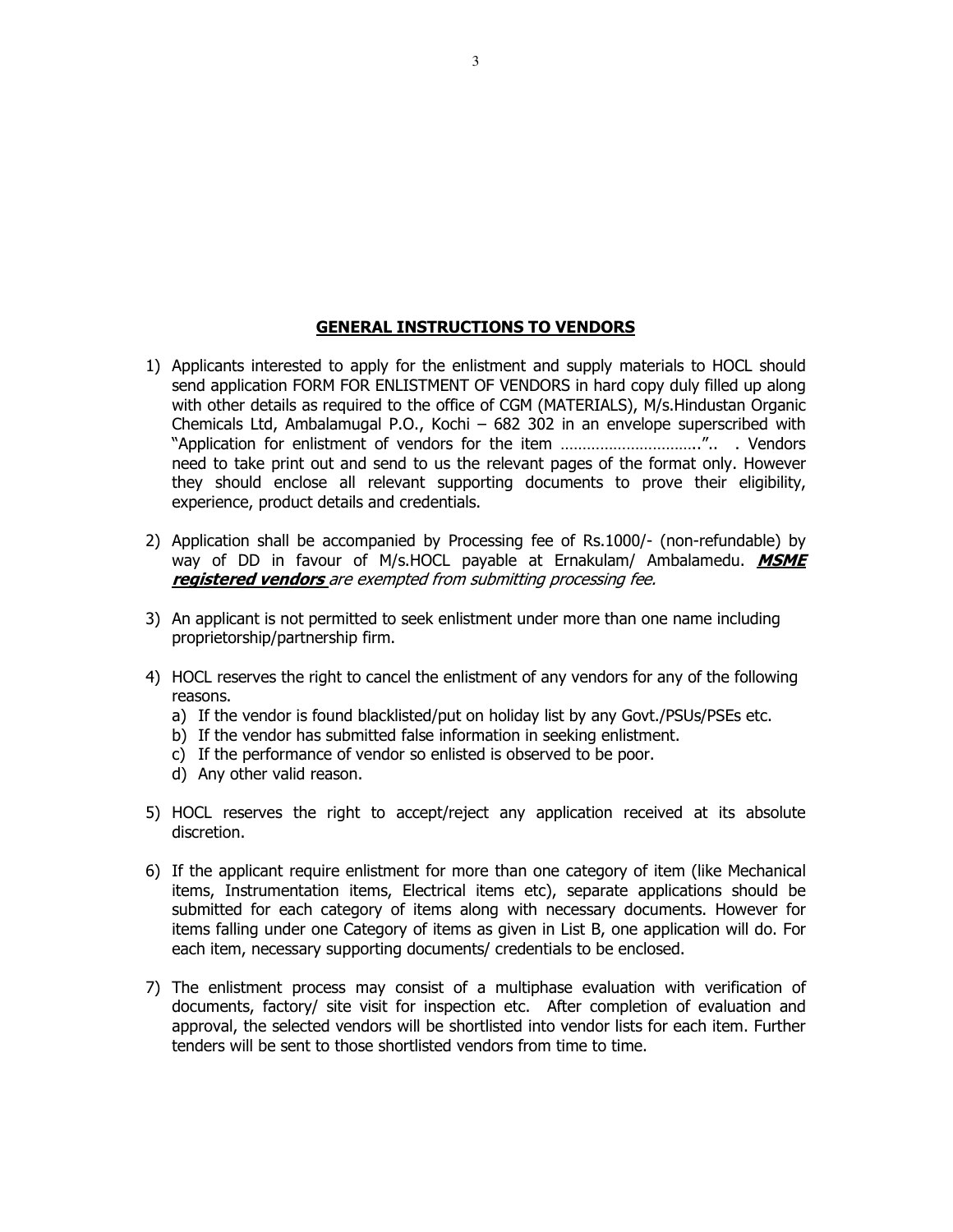#### **8) PURCHASE/PRICE PREFERENCES for MSME registered vendors:**

- a) Any purchase/price preferences offered to PSUs/SSI/**MSME/NSIC** Units etc will be as per the Govt. of India Policies/guidelines existing from time to time. The vendor should make their claim in the offer itself for such preferences with documentary evidence.
- b) EMD shall be NIL for MSME registered vendors in all tenders.
- c) SECURITY DEPOSIT will be limited to the monetary limit shown in the NSIC certificate in this regard.
- d) PRICE PREFERENCE will be given to up to 15%. In tender, participating MSEs quoting price within price band of L1+15% shall also be allowed to supply a portion of requirement by bringing down their price to L1 price in a situation where L1 price is from someone other than an MSE and such MSE shall be allowed to supply up to 20% of total tendered value. In case of more than one MSE, the supply shall be shared proportionately**.**
- e) Percentage of procurement from MSEs for items will be 25% of total procurement value other than Raw Materials.
- f) Percentage of procurement from MSE's owned by Women entrepreneurs will be 3%, out of 25% earmarked for MSE's for items other than Raw Materials
- g) Percentage of procurement from only MSEs owned by SC/ST entrepreneurs out of total procurement for items other than Raw Materials will be 4%.

\*\*\*\*\*\*\*\*\*\*\*\*\*\*\*\*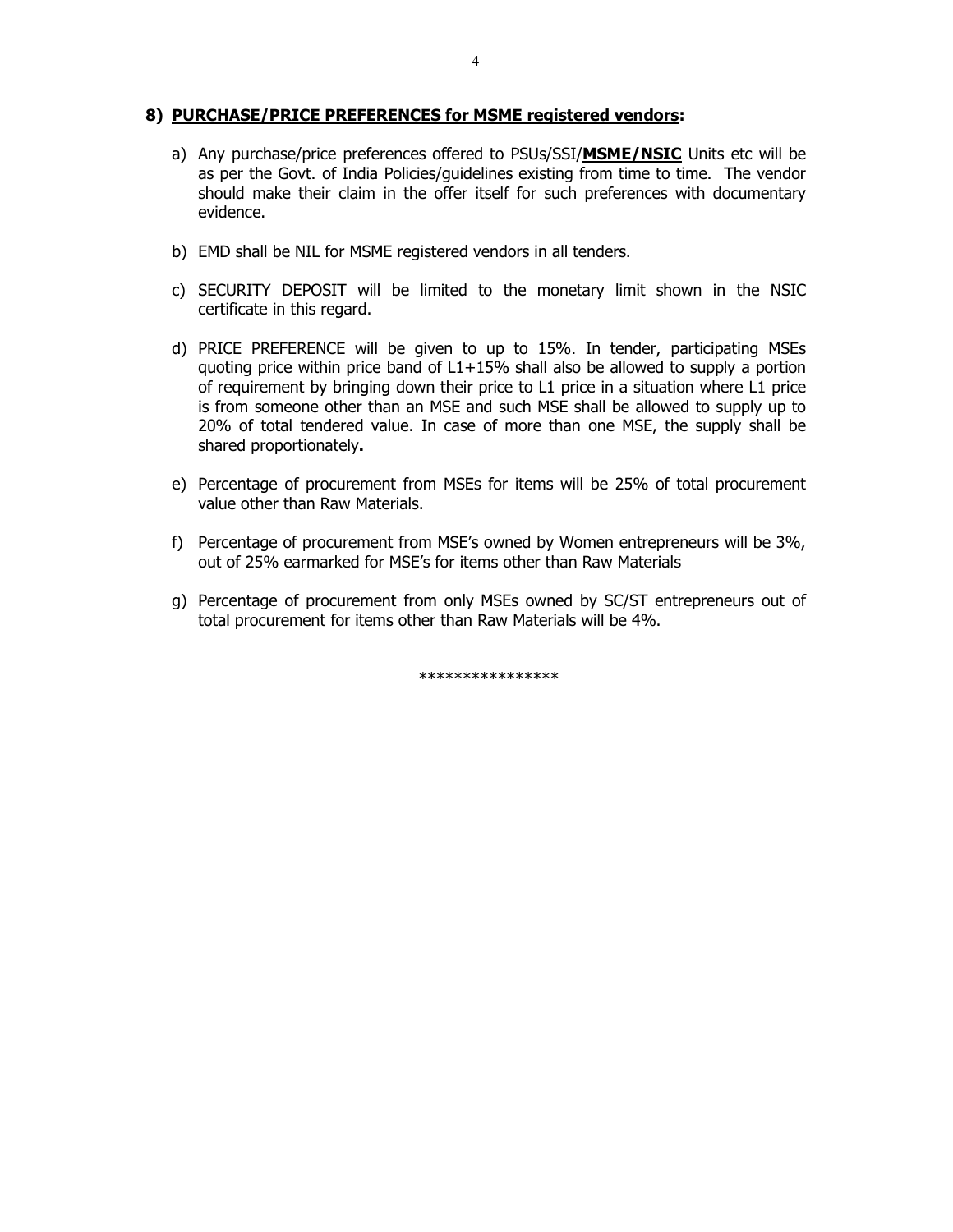## ₩ **HINDUSTAN ORGANIC CHEMICALS LTD Ambalamugal, COCHIN 682 302**

 $\sim$  5

## **FORM FOR ENLISTMENT OF VENDORS**

**ITEM : ………………………………………………………………………………….** 

| $\mathbf{1}$ . | Name & Address of vendor:                                                                                                                                  |  |
|----------------|------------------------------------------------------------------------------------------------------------------------------------------------------------|--|
| a              | Head office                                                                                                                                                |  |
| $\mathsf b$    | Branch office, nearest to<br><b>KOCHI</b>                                                                                                                  |  |
|                | Phone no:                                                                                                                                                  |  |
| 2.             | Fax NO:                                                                                                                                                    |  |
|                | Email ID:                                                                                                                                                  |  |
|                | Website:                                                                                                                                                   |  |
| 3.             | Products / Services provided:<br>(Detailed catalogues to be<br>furnished)                                                                                  |  |
| 4.             | Present customers:<br>(Detailed list to be provided<br>with order values.)                                                                                 |  |
| 5.             | Details of various<br>certifications such as $ISO -$<br>9001, ISO-14001, BIS<br>certification etc(copy of all<br>relevant certificate must be<br>enclosed) |  |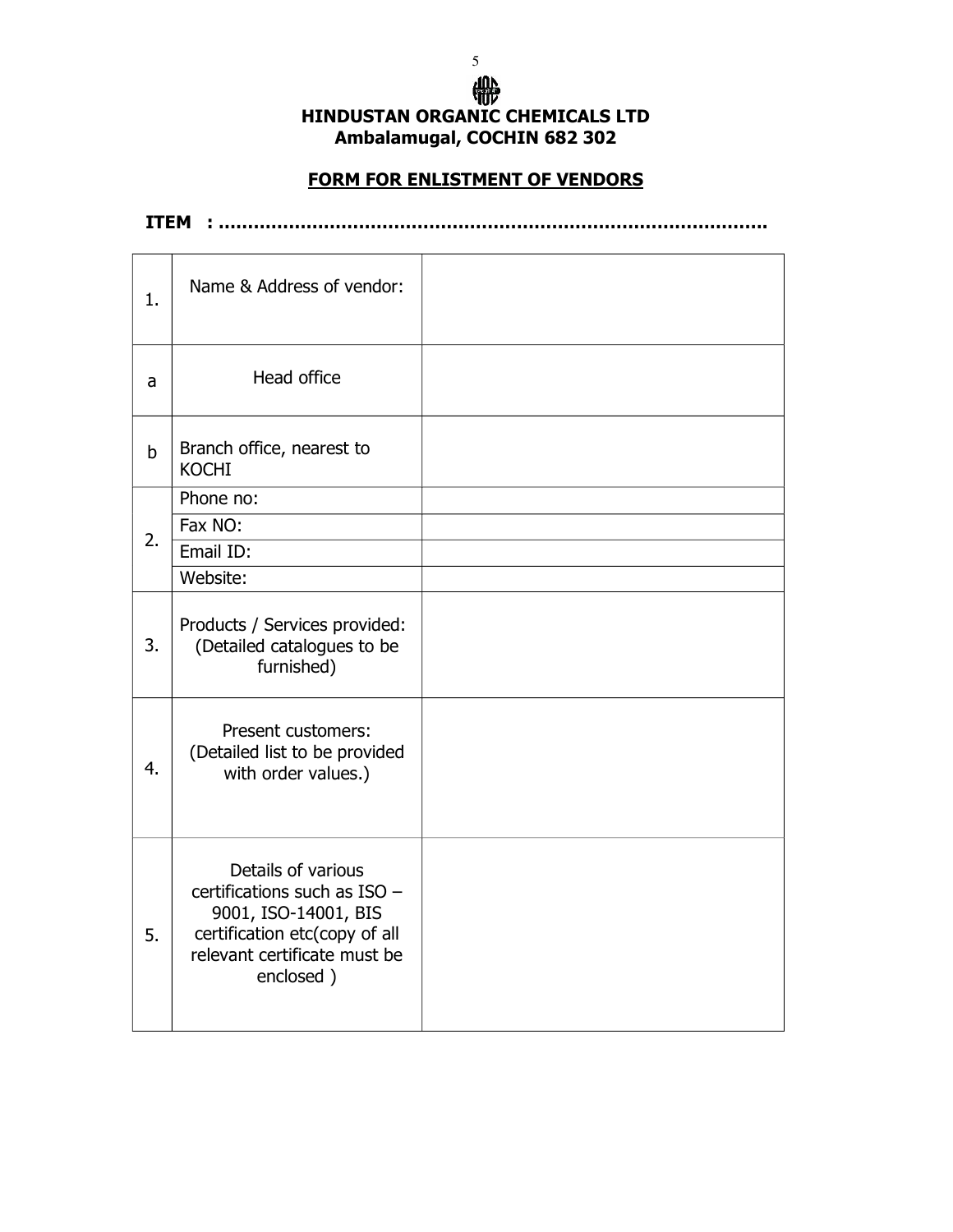| 6.  | Number of years of<br>experience in manufacturing/<br>supplying the product or<br>service.                                                          |                         |                                  |                          |
|-----|-----------------------------------------------------------------------------------------------------------------------------------------------------|-------------------------|----------------------------------|--------------------------|
| 7.  | Details of purchase orders,<br>work orders received from<br>reputed customers so as to<br>meet the eligibility criteria<br>specified. Attach copies |                         |                                  |                          |
| 8.  | Sales turnover for the<br>previous 3 years copy of<br>Audited balance sheets for 3<br>years to be enclosed)                                         |                         |                                  |                          |
| 9.  | Details of awards if any won<br>in the last three years.                                                                                            |                         |                                  |                          |
| 10. | Technical collaborations if<br>any:                                                                                                                 |                         |                                  |                          |
|     | Type of firm                                                                                                                                        | <b>Manufact</b><br>urer | <b>Proprietary</b>               | <b>Partnership</b>       |
| 11  | (Strike off details not<br>applicable)                                                                                                              | <b>Authorize</b><br>d   | <b>Public</b><br><b>Limited</b>  | <b>Public sector</b>     |
|     |                                                                                                                                                     | <b>Trader</b>           | <b>Private</b><br><b>Limited</b> | <b>Private</b><br>sector |
| 12. | Details of manufacturing /<br>service facilities and<br>capacities:<br>(Enclose details)                                                            |                         |                                  |                          |
| 13. | Details of central public<br>sector organizations who are<br>your customers:                                                                        |                         |                                  |                          |
| 14. | Details of your sales /<br>marketing set up.                                                                                                        |                         |                                  |                          |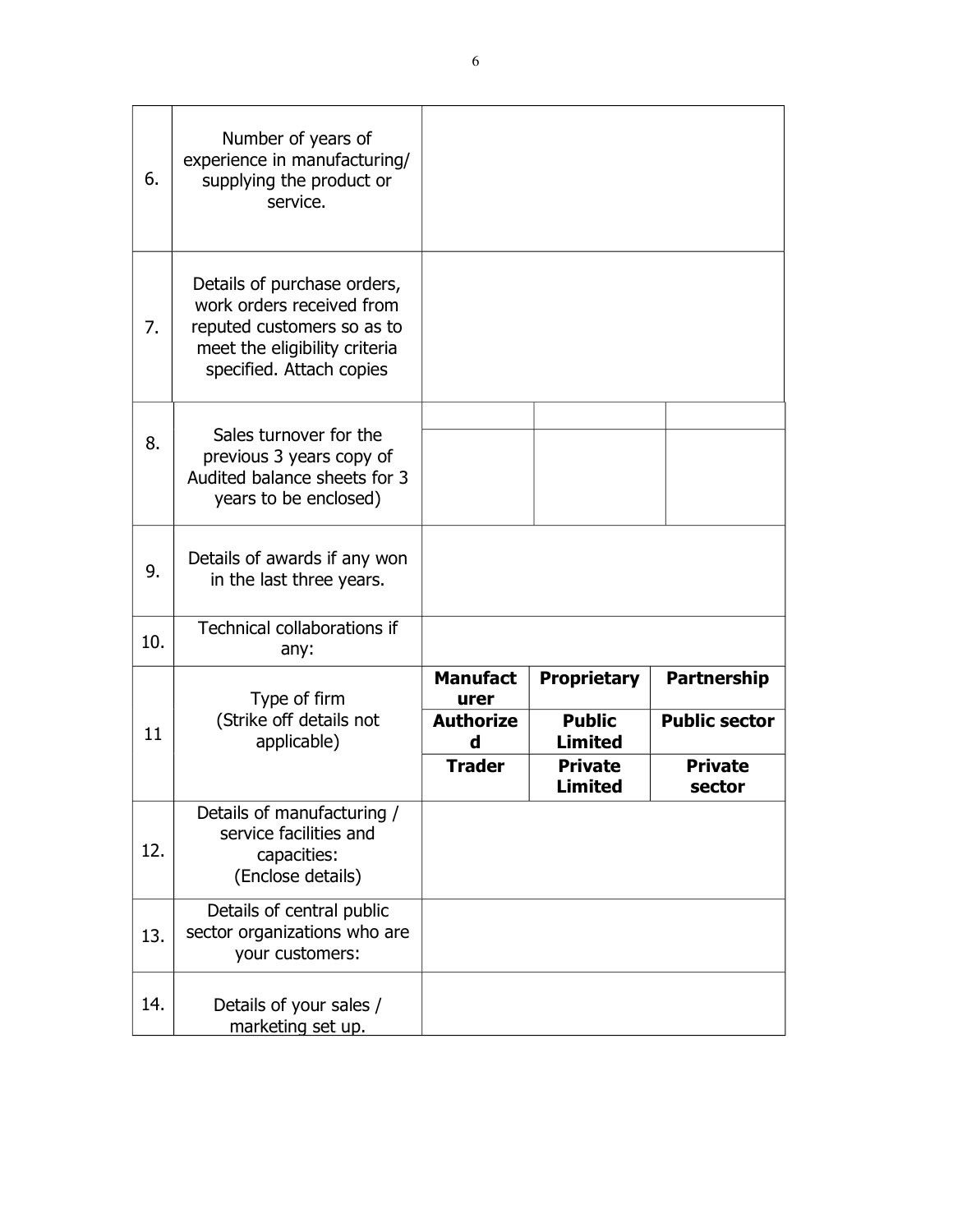| 15. | Any other information which<br>you would like to highlight for<br>considering you for<br>registration: |                               |
|-----|--------------------------------------------------------------------------------------------------------|-------------------------------|
| 16. | Excise & Sales tax<br>registration number. (copy<br>of Registration certificate to<br>be enclosed)     | <b>ENCLOSED/ NOT ENCLOSED</b> |
| 17. | Solvency Certificate (recent)<br>from bank to be enclosed                                              | <b>ENCLOSED/ NOT ENCLOSED</b> |
| 18  | Enlistment Fee of Rs 1000/-                                                                            | <b>ENCLOSED/ NOT ENCLOSED</b> |
| 19  | Details of contact person with<br>email, Phone, fax                                                    |                               |

Certified that all the details furnished above and in attached documents are true to the best of my knowledge .It is also certified that we were not blacklisted by any PSU/GOVT Organisations during the last 5 years.

SEAL: SIGNATURE OF VENDOR

DATE: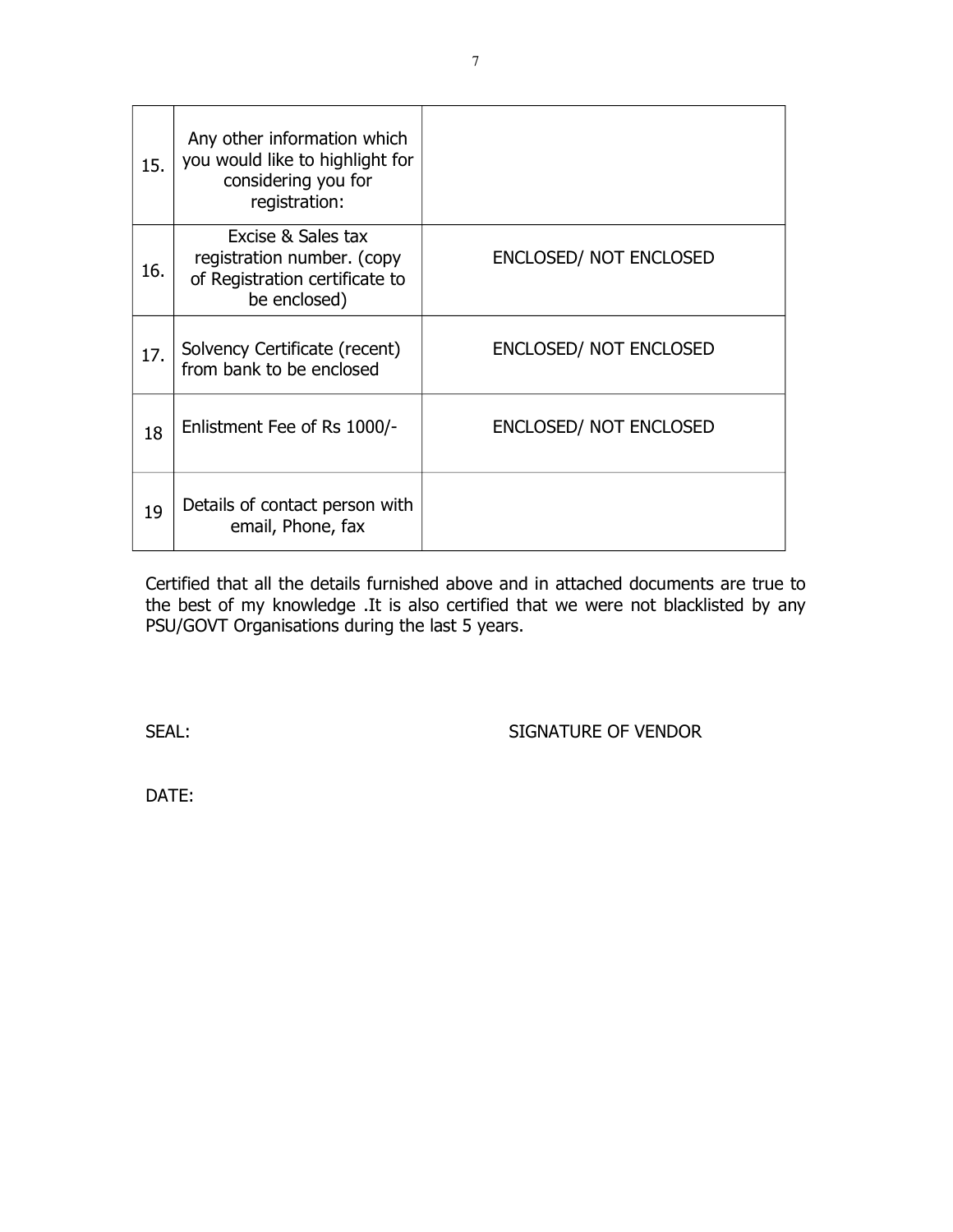## **ELIGIBILITY CRITERIA FOR ENLISTMENT OF VENDORS FOR ITEMS IN LIST- A.**

8

- 1) Vendor should have sufficient technical, manufacturing or operational capability to supply materials/services as per HOC's requirement.
- 2) Vendor must have executed orders of two times of the estimated annual contract value shown below, during the last three years period for similar items.
- 3) Vendor should have executed at least one order of 50% of the estimated contract value shown during the last three years for similar items.
- 4) The vendor shall submit a current Solvency Certificate from a scheduled bank worth minimum 25% of the estimated contract value.
- 5) Documentary evidence for all above parameters is to be furnished by the vendor along with their application. **MSME registered vendors** are exempted from furnishing the details against sl no 2, 3 and 4.

### **ELIGIBILITY CRITERIA FOR ENLISTMENT OF VENDORS FOR SOLID PHOSPHORIC ACID ( SPA 1) CATALYST**

- 1) The bidder should be a manufacturer or bonafide distributor of the manufacturer of the Catalysts.
- 2) The bidder should have supplied at least 160 MT of the SPA 1 catalyst during the past 3 year period to reputed manufacturers of Cumene using fixed bed reactors and having a minimum 1,00,000 TPA manufacturing capacity. Please enclose purchase order copies for the supply of the same from reputed manufacturers .
- 3) Please enclose performance evaluation certificate from the above manufacturers of Cumene indicating their manufacturing capacity and yield obtained for the Catalyst supplied by you for the last 3 year period.
- 4) You must guarantee a minimum yield of 1333 Kg. of Cumene per Kg of catalysts consumed. Corporate Guarantee valid for two years should be provided along with the technical bid documents.
- 5) You should be able to deliver the catalyst within 5 months of placement of the orders on you.
- 6) Bidders may confirm adherence to all the above points in your application with documentary evidence.

### **ELIGIBILITY CRITERIA FOR ENLISTMENT OF VENDORS FOR ITEMS IN LIST- B**

Vendors desirous of enlistment for items given in LIST B should furnish details of their manufacturing/supply capabilities, Quality standards, List of reputed customers, Financial background, After sales service facilities, Performance certificates from reputed customers etc along with the Technical Bid format duly filled up.

\*\*\*\*\*\*\*\*\*\*\*\*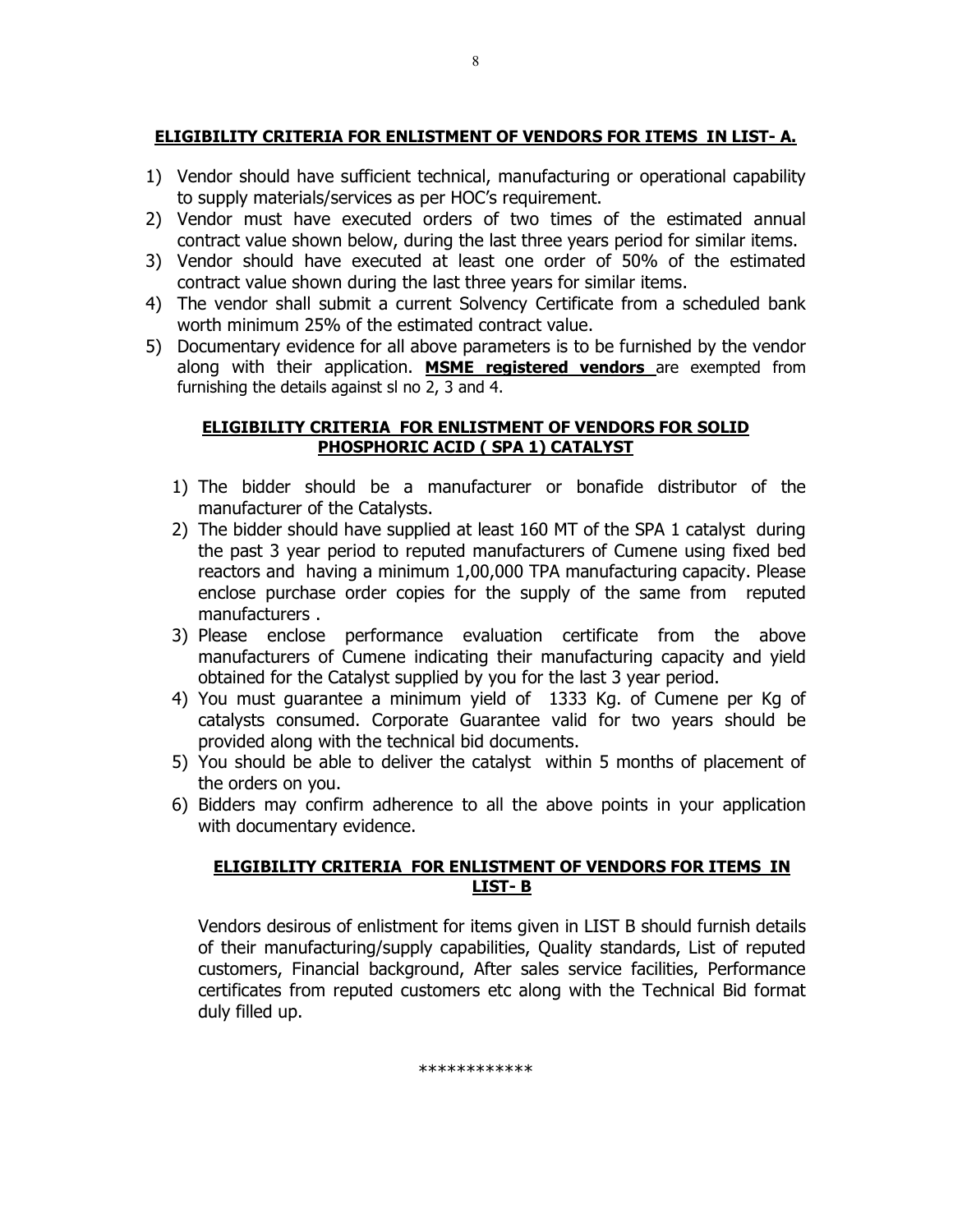|  |  |  | LIST OF ITEMS FOR WHICH ENLISTMENT IS SOUGHT |
|--|--|--|----------------------------------------------|
|  |  |  |                                              |

|                |                               | <u>LIJI A</u> |                |                  |
|----------------|-------------------------------|---------------|----------------|------------------|
| SI.            | Item description              | Estimated     | Estimated      | <b>Technical</b> |
| <b>No</b>      |                               | Tender        | value          | specification/   |
|                |                               | quantity      |                | requirements     |
| $\mathbf{1}$   | M.S.Barrels                   | 30,000        | 4.5 Crores     | Annexure - I     |
|                |                               | Nos/year.     |                |                  |
| $\overline{2}$ | <b>HM-HDPE Carbouys</b>       | 20000 nos.    | Rs.32 Lakhs    | Annexure - II    |
|                | 30 L / 50 L                   |               |                |                  |
|                |                               |               |                |                  |
|                |                               |               |                |                  |
| 3              | Caustic Soda Lye              | 500 MT (100 % |                | Annexure - III   |
|                |                               | weight        | Rs.1.3 crores  |                  |
|                |                               | basis)/year.  |                |                  |
| $\overline{4}$ | Sulphuric Acid                | 540 MT.       | Rs. 55 Lakhs.  | Annexure $-$ IV  |
|                |                               |               |                |                  |
| 5              | 2-Methylcyclohexylacetate     | 18 MT/year.   | Rs.35 Lakhs.   | Annexure $-V$    |
|                | (2 MCA).                      |               |                |                  |
|                |                               |               |                |                  |
| 6              | 2-Ethylanthrquinone           |               |                | Annexure - VI    |
|                | (2 EAQ).                      | 12 MT/year    | Rs.50 Lakhs.   |                  |
| $\overline{7}$ | SPA1 Catalyst for Cumene      | 80 MT/2       | Rs 3.83 crores | Annexure-VII     |
|                | Synthesis                     | years         |                |                  |
| 8              | Transportation of Hydrogen    |               |                | Annexure-VIII    |
|                | Peroxide in bulk in dedicated | 8000          | Rs. 42 Lakhs   |                  |
|                | road tankers.                 | MT/year       |                |                  |
| 9              | Transportation of Acetone in  |               |                |                  |
|                | road tankers to Defence       |               |                | Annexure - IX    |
|                | Factories at:                 |               |                |                  |
|                | Pune                          | 140MT/year    | Rs. 4 Lakhs    |                  |
|                | <b>Bhandara</b>               | 800 MT/year   | Rs. 31 Lakhs   |                  |
|                | Itarsi                        | 320 MT/year   | Rs. 14 Lakhs   |                  |
|                | Aruvancadu.                   | 1780 MT/year  | Rs. 21 Lakhs.  |                  |
| 10             | Transportation of LSFO/FO     | 16500 MT/year | Rs. 31 Lakhs   | Annexure - X     |
|                | from Irimpanam/ Willington    |               |                |                  |
|                | Island                        |               |                |                  |

#### **LIST A**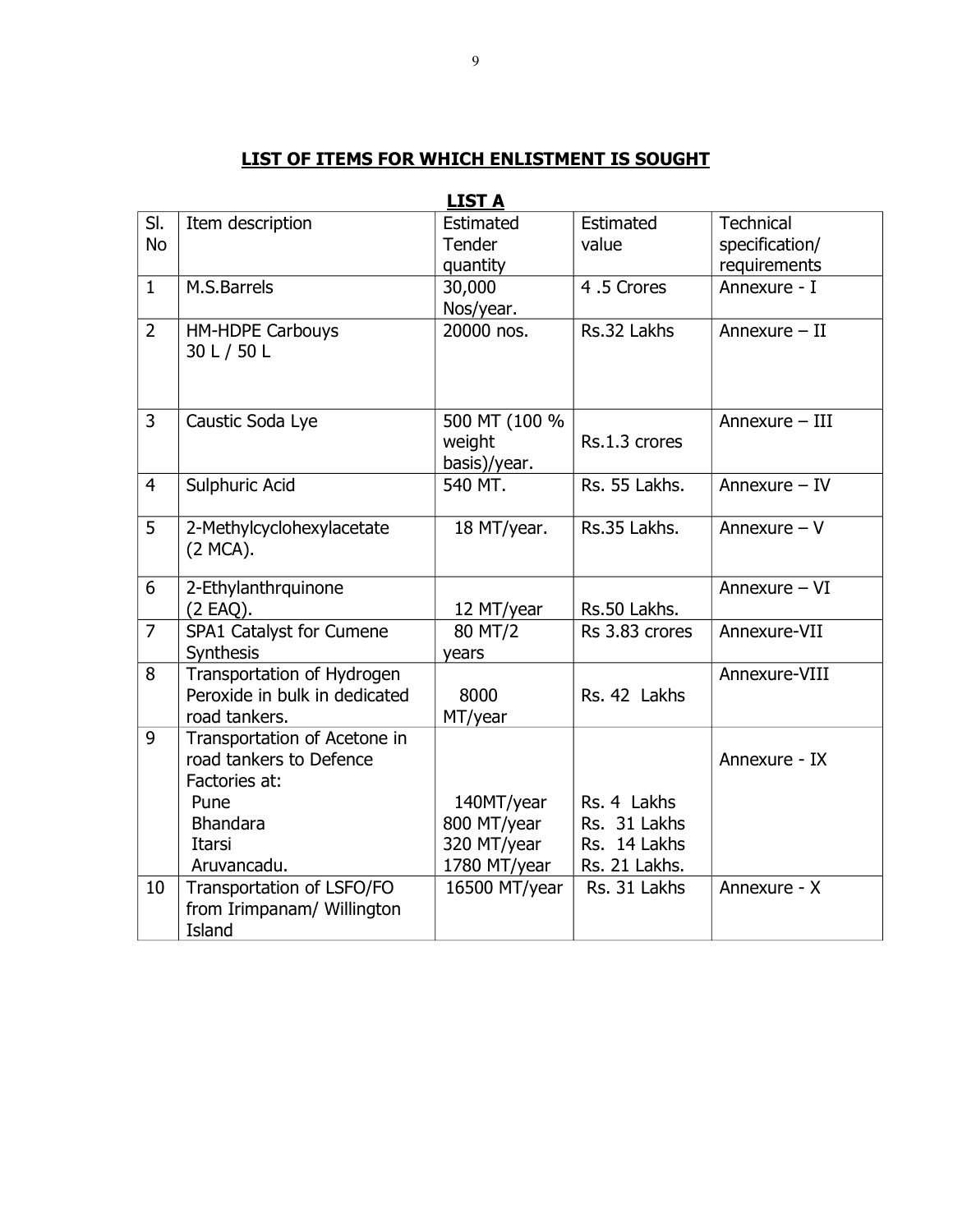#### **ANNEXURE I**

#### **SPECIFICATION OF M.S.DRUMS(M.S.BARRELS)**

**200/210 Ltrs. Nominal capacity M.S.Barrels fabricated out of 18G (1.25mm) nominal thickness CRCA sheets. Body seam electrically resistance welded. Both ends double seamed incorporating latex seaming compound. Top end fitted with one 50mm and one 20mm drum closures with gaskets. Body provided with 2 expanded rolling hoops. Externally finished with one coat of enamel paint. The barrels conform to BIS Specification No.IS-1783 (Part 1) 1993 Grade A with the following dimensions:**

| Height       | $: 843.0 +/- 3mm$              |
|--------------|--------------------------------|
| Internal dia | $: 572.0 +/- 2mm$              |
|              | External dia : $592.0 +/- 2mm$ |

Stenciling of HOCL emblem and Product details on the barrel to be done.

Phenol drums to be painted Olive Green and Acetone drums Cherry Red for easy identification.

\*\*\*\*\*\*\*\*\*\*\*\*\*\*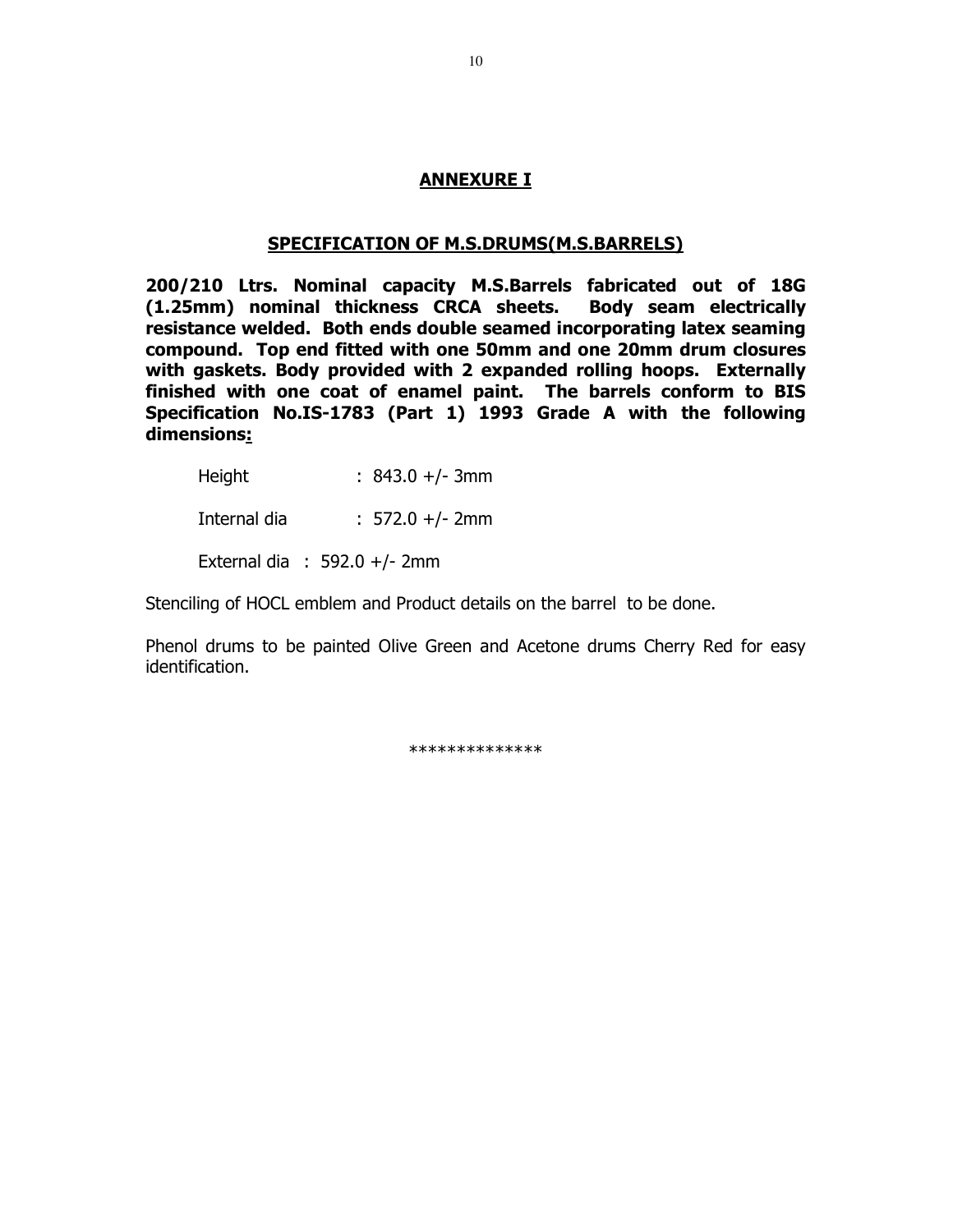## **ANNEXURE II (2 pages)**

## **HM-HDPE CARBOUYS – 30 LTRS. CAPACITY SPECIFICAITON**

| 1) Type<br>2) Capacity |                       | : Close headed rectangular stackable jerry cans                                             |
|------------------------|-----------------------|---------------------------------------------------------------------------------------------|
| <b>Useful</b>          | <b>Brimful</b>        | $: 31.5$ Ltrs.<br>: 30 Ltrs.                                                                |
| 3) Dimensions          |                       |                                                                                             |
|                        | Height (H)            | :430mm                                                                                      |
|                        | Width (W)             | : 295mm                                                                                     |
|                        | $Length(L)$ : 335mm   |                                                                                             |
| 4) Tare weights        |                       | $\therefore$ 1.5 Kg. (Tested stack load 150 Kgs)                                            |
| 5) Material            |                       | : HM-HDPE (High Molecular Weight-High<br>Density Polyethelene)                              |
| 6) Handles             |                       | : One, centre placed along the length of<br>container embedded on top                       |
| 7) Openings            |                       |                                                                                             |
|                        | No. of openings : One |                                                                                             |
|                        | Diameter (ID) : 46mm  |                                                                                             |
|                        | <b>Threads</b>        | : Buttress                                                                                  |
|                        | Material of closure   | : HM-HDPE outer cap with LDPE/HDPE                                                          |
|                        |                       | Inners (outer cap must be Red)<br>Sealing arrangement : Wire & lead seal/plastic seal (Red) |
| 8) Colour              |                       | : Blue with U.V. stabilizer                                                                 |
| 9) Standard            |                       | : Tested as per IS 6312 & UNO/IMDG<br>Code marked                                           |

10) Caps should be provided with venting with breather hole with GORTEX Membrane.

11) The colour of the can should be blue colour with red colour caps.

12) HOCL emblem, Product Name, UN No, Gross Weight, Nett Weight etc has to be screen printed on the can in yellow colour.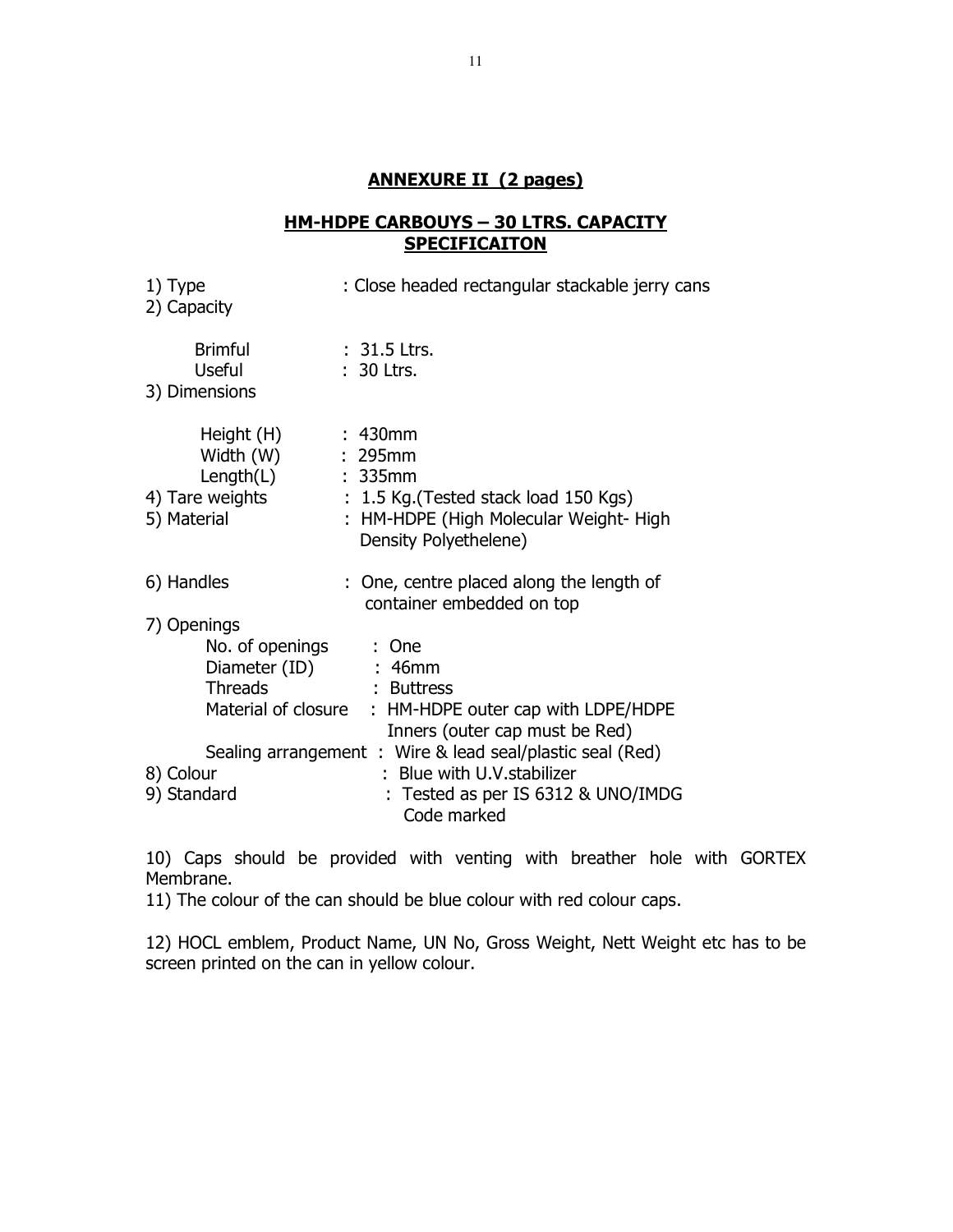## **HM-HDPE CARBOUYS – 50 LTRS. CAPACITY SPECIFICAITON**

| 1) Type                  |                       | : Close headed elliptical jerry cans                                                      |  |  |
|--------------------------|-----------------------|-------------------------------------------------------------------------------------------|--|--|
| 2) Capacity              |                       |                                                                                           |  |  |
|                          | Minimum Brimful       | $: 55$ Ltrs.                                                                              |  |  |
|                          | Useful                | $: 50$ Ltrs.                                                                              |  |  |
|                          | 3) Dimensions         |                                                                                           |  |  |
|                          | Height (H)            | $:560$ mm                                                                                 |  |  |
|                          | Width (W)             | : 410mm                                                                                   |  |  |
|                          | Length $(L)$          | $: 340$ mm                                                                                |  |  |
|                          | 4) Tare weights       | : 2.8 Kg. (Tested stack load 180 Kgs)                                                     |  |  |
| 5) Material              |                       | : HM-HDPE (High Molecular Weight-High                                                     |  |  |
|                          |                       | Density Polyethylene)                                                                     |  |  |
| 6) Handles               |                       | : Two at sides with Lugs & Rivets                                                         |  |  |
| 7) Openings              |                       |                                                                                           |  |  |
|                          | No. of openings : One |                                                                                           |  |  |
|                          | Diameter (ID) : 46mm  |                                                                                           |  |  |
|                          | <b>Threads</b>        | : Buttress                                                                                |  |  |
|                          |                       | Material of closure : HM-HDPE outer cap with LDPE/HDPE<br>Inserts (outer cap must be Red) |  |  |
|                          |                       | Sealing arrangement: Wire & lead seal/plastic seal (Red)                                  |  |  |
| 8) Colour<br>9) Standard |                       | : Blue with U.V. stabiliser<br>Tested as per IS 6312 & UNO/IMDG<br>Code marked            |  |  |

10) Caps should be provided with venting with breather hole with GORTEX Membrane.

11) The colour of the can should be blue colour with red colour caps.

12) HOCL emblem, Product Name, UN No, Gross Weight, Nett Weight etc has to be screen printed on the can in yellow colour.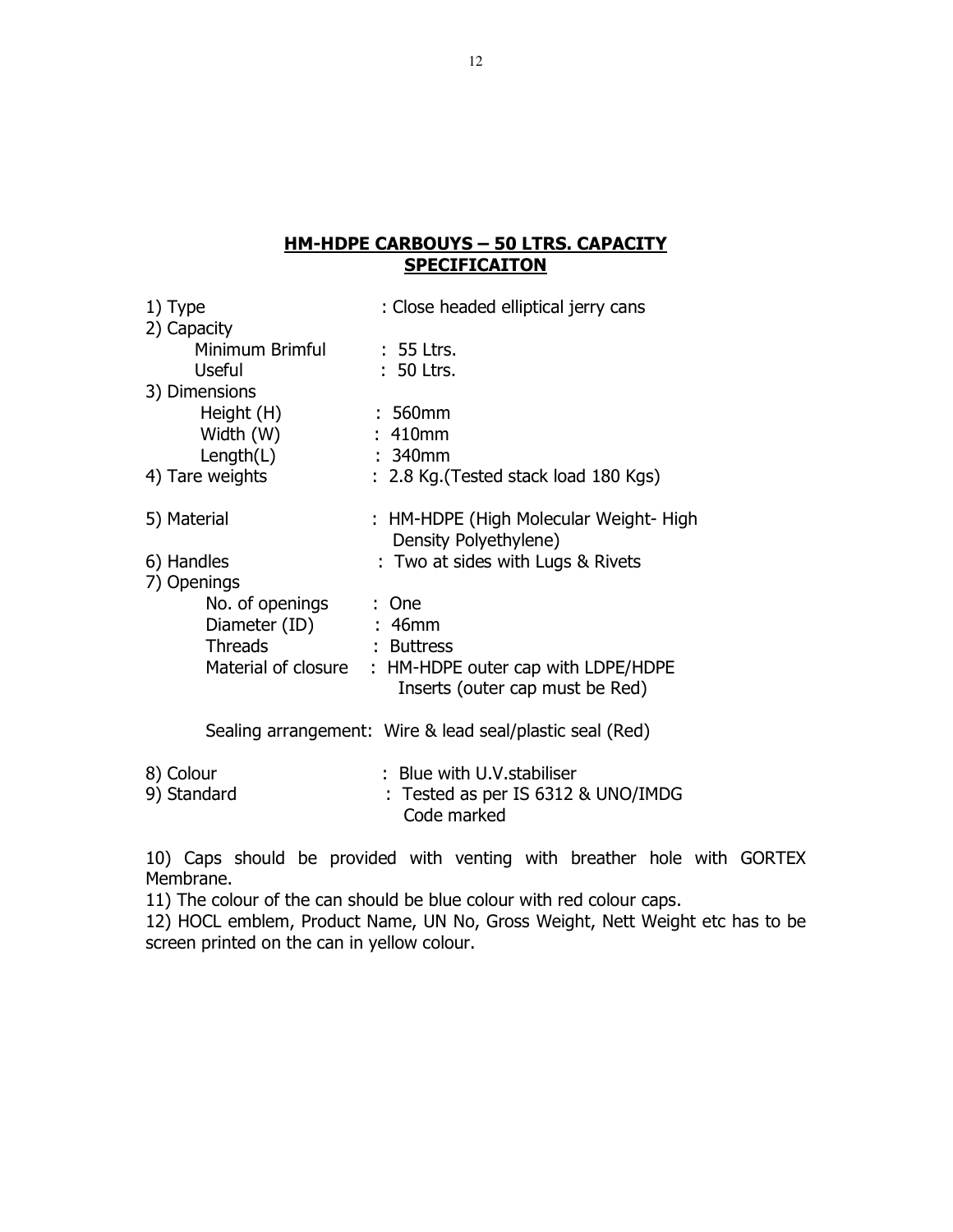## **ANNEXURE III**

## **Caustic soda lye**

Caustic soda lye rayon grade conforming to IS 252/1991(LATEST) with concentration 31% to 45% NaOH basis.

## **ANNEXURE IV**

## **Sulphuric acid**

Sulphuric acid purity (% W/W) minimum: 98%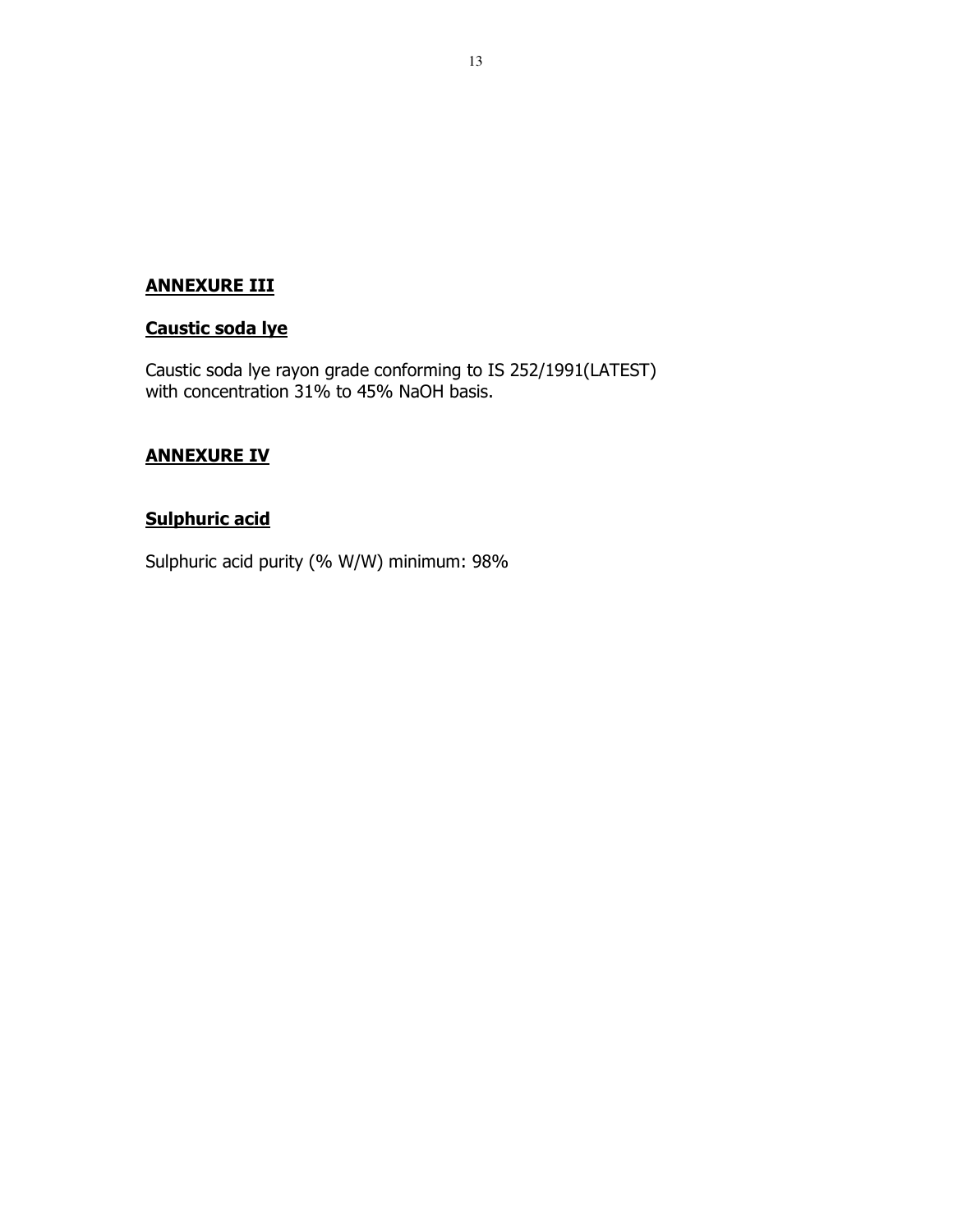## **ANNEXURE V**

## **2 METHYL CYCLOHEXYL-ACETATE(2MCA OR SEXTATE)**

| Appearance                                  | : Clear colourless liquid |
|---------------------------------------------|---------------------------|
| 2MCA                                        | : 98% (Min)               |
| Alcohol as Methyl cyclohexanol : 0.5% (Max) |                           |
| Cyclohexyl Acetate                          | : $1.0\%$ (Max)           |
| Dimethyl Cyclohexyl Acetate                 | $: 1\%$ (Max)             |
| Ketone as MCA                               | $: 0.5\%$ (Max)           |
| Phenolics                                   | $: 0.05\%$ (Max)          |
| Unsaturated compounds as MCA: 0.1% (Max)    |                           |
| Waste                                       | : Less than $0.1\%$       |
| Residue on evaporation                      | : Less than $0.1\%$       |
| Acid value                                  | $: 0.1$ Mgs.KOH/gm.Max    |
| Sulphur                                     | : One ppm or less         |

Sample approval — Vendor to supply 2 kg free sample for approval on request.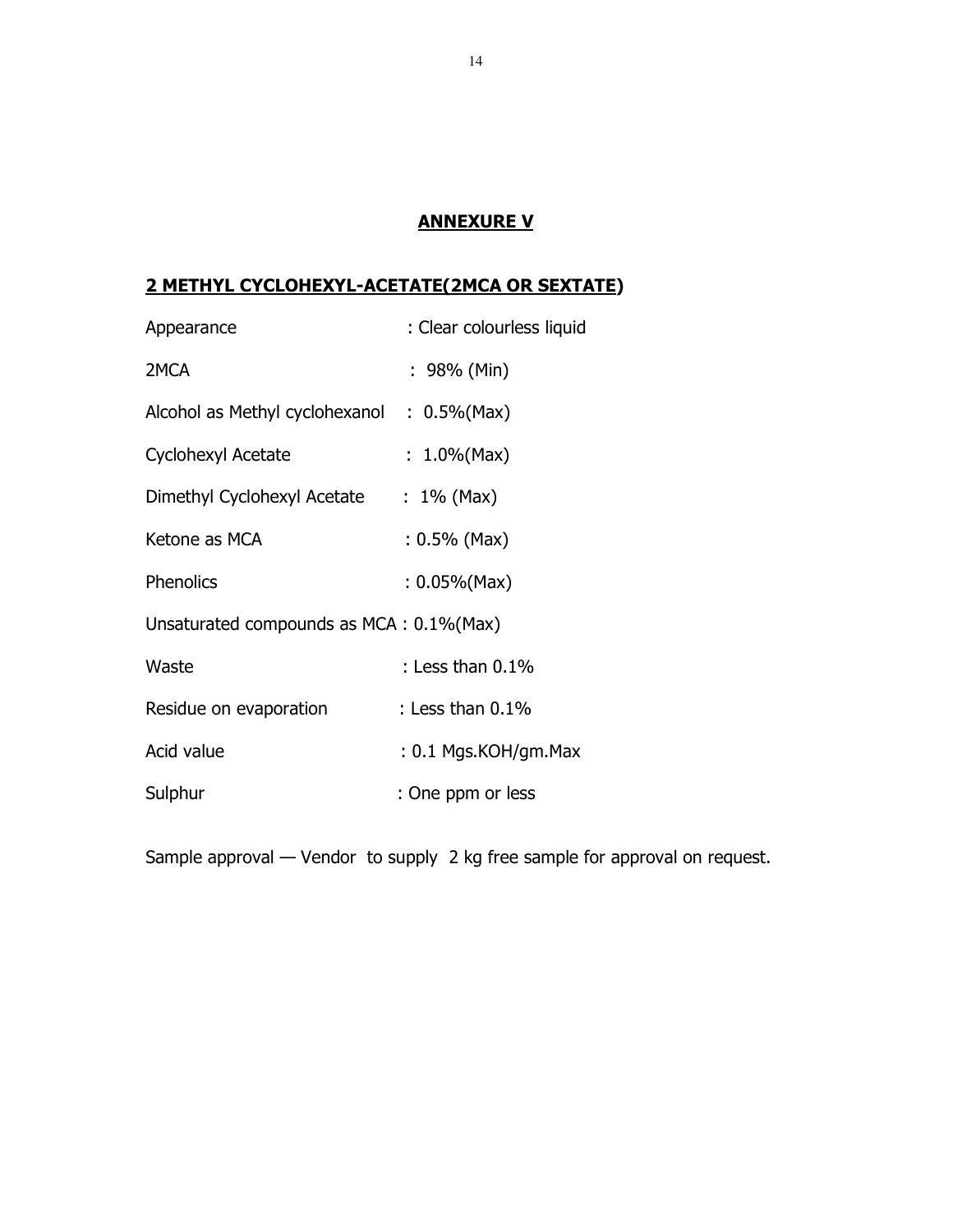#### **ANNEXURE VI**

#### **2 EHYL ANTHRA QUINONE (2-EAQ)**

- 1. Appearance : Solid Yellow Flakes
- 2. 2-EAQ contents : 98.5%(min)
- 3. Chloride : 40.0 ppm (max)<br>4. Iron : 5 ppm (max)
- $\colon$  5 ppm (max)
	-
- 5. Sulphur : 10 ppm (max)<br>6. Toluene insoluble : 0.05% (max) 6. Toluene insoluble
- 7. Melting point : 107.0-111.0C (Melting range 2.0C max)
- 8. Acidity, mg KOH/g : 0.05 (max)
- 9. Ash, % w/w : 0.05 (max)

Sample approval — Vendor to supply 2 kg free sample for approval on request.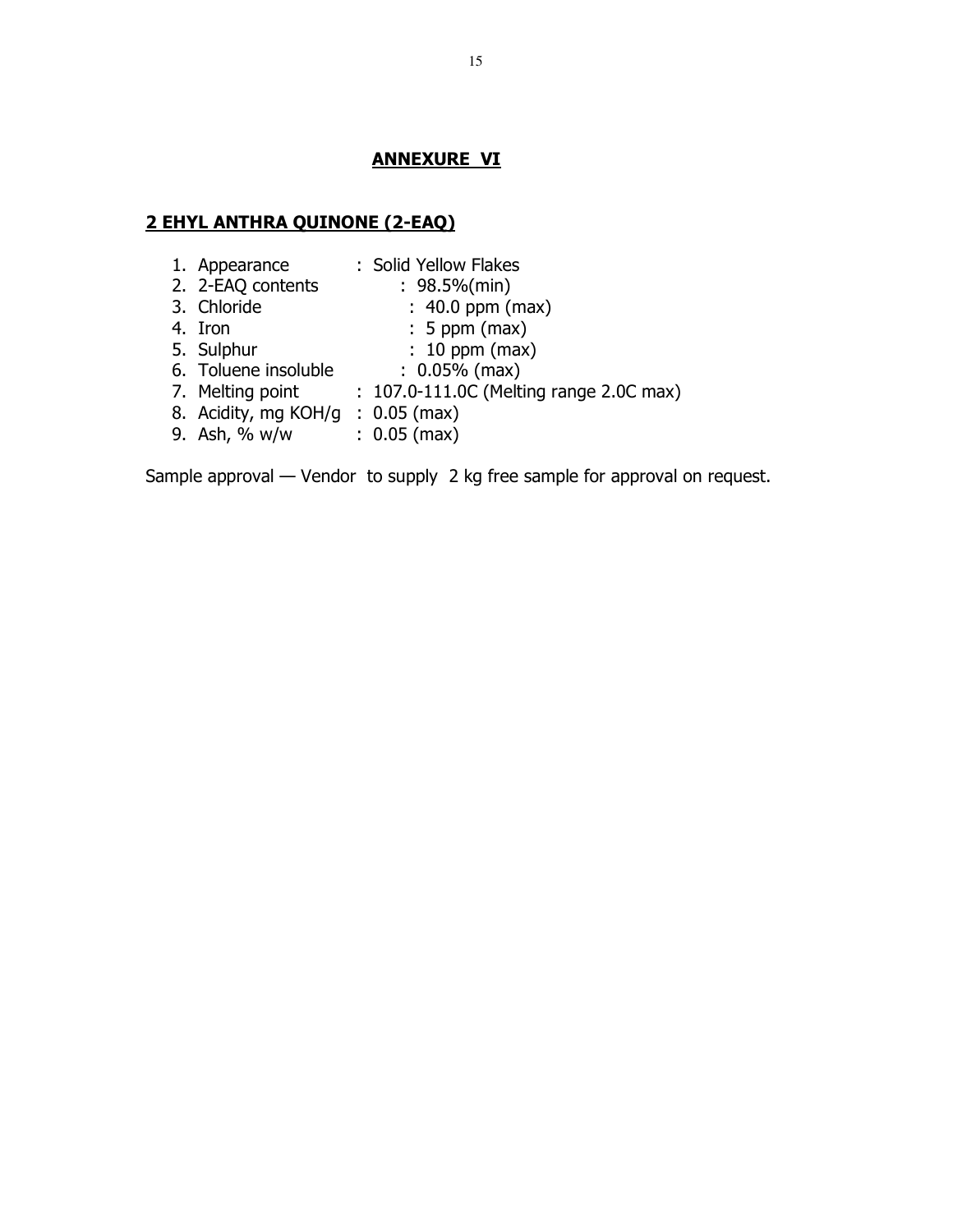## **ANNEXURE-VII**

## **SOLID PHOSPHORIC ACID CATALYST (2 PAGES) FOR CUMENE SYNTHESIS**

## **BRIEF PROCESS DISCRIPTION /CUMENE REACTOR PARAMETERS**

The reactor is an upflow reactor with four bed reactor with equal quantity of catalyst loaded in each bed.

| SI.No. | Parameters                                                                                                              | <b>Specifications</b> |
|--------|-------------------------------------------------------------------------------------------------------------------------|-----------------------|
| 1.     | Colour (Pt-Co Scale), max.                                                                                              | 15                    |
| 2.     | Relative Density at 15°C/15°C                                                                                           | 0.8790-0.8860         |
| 3.     | Solidification Point(°C) on dry basis, min.                                                                             | 5.40                  |
| 4.     | Distillation Range ( $^{\circ}$ C) (including 80.1 $^{\circ}$ C), max.                                                  | 1.0                   |
| 5.     | Acid wash test, max.                                                                                                    | No.1                  |
| 6.     | Purity by GC(wt %), min.                                                                                                | 99.90                 |
| 7.     | Non-aromatics by GC(wt.ppm), max.                                                                                       | 700                   |
| 8.     | Heavy Aromatics by GC (wt.ppm), max.<br>(including Toluene 150 ppm max.)<br>(Ref.ASTM D5871-07/IS:534-92 Specification) | 300                   |

## **SPECIFICATIONS OF BENZENE USED**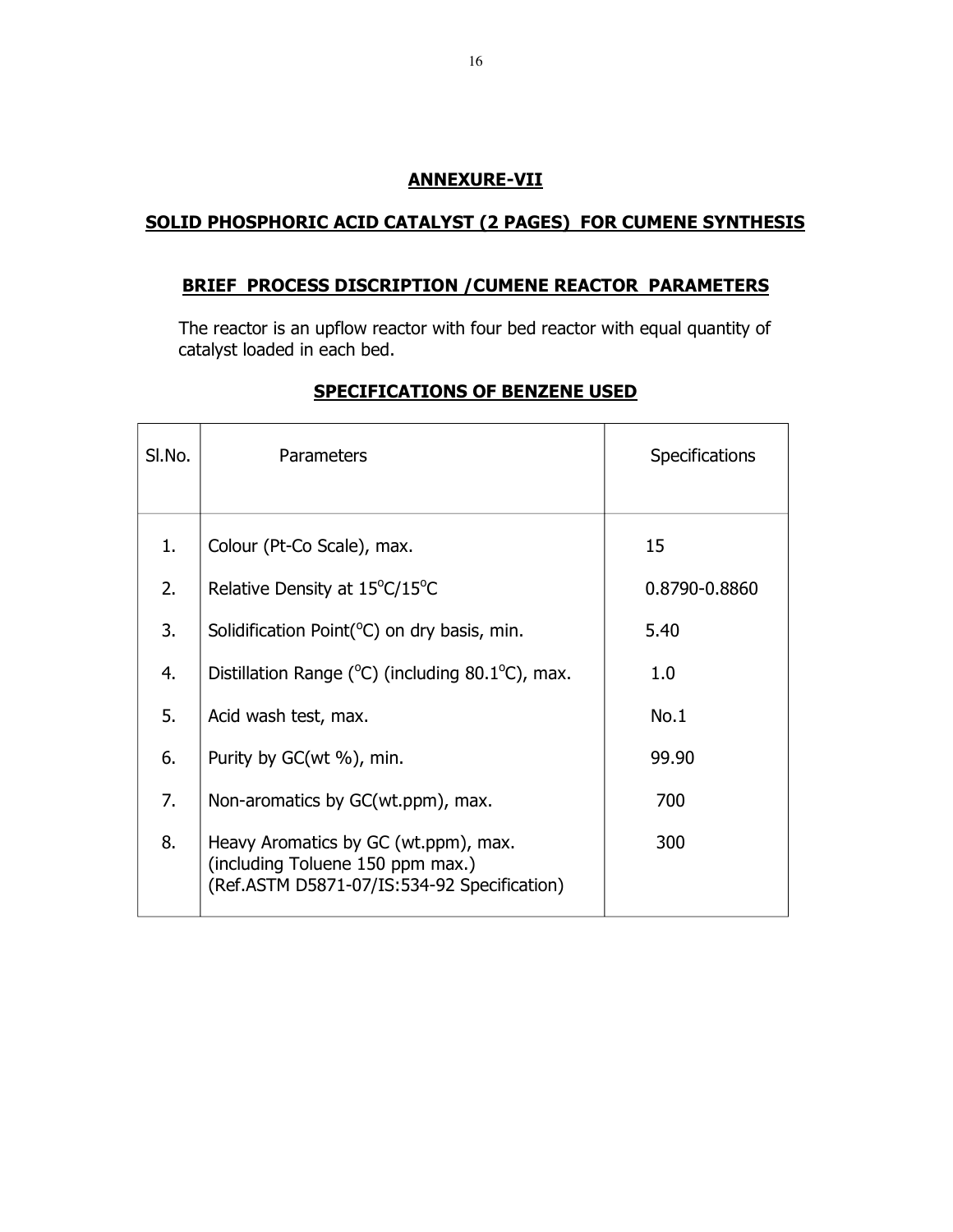| SI.No.         | <b>Parameters</b>                   | <b>Specifications</b> |
|----------------|-------------------------------------|-----------------------|
| $\mathbf{1}$   | Appearance                          | Clear liquid, free of |
|                |                                     | sediment or Haze @    |
|                |                                     | 18.3 to 25.6 Deg.c    |
| $\overline{2}$ | Colour (HU), max.                   | 15                    |
| 3              | Purity by GC(Wt.%), min.            | 99.92                 |
| $\overline{4}$ | Other impurities by GC (Wt.%), max. | 0.08                  |
| 5              | Bromine Index, max.                 | 100                   |
| 6              | Phenols (ppm), max.                 | 5                     |
|                | (Ref.ASTM D-4077-07)                |                       |
|                |                                     |                       |
|                |                                     |                       |
|                |                                     |                       |
|                |                                     |                       |

## **REQUIRED CUMENE SPECIFICATION**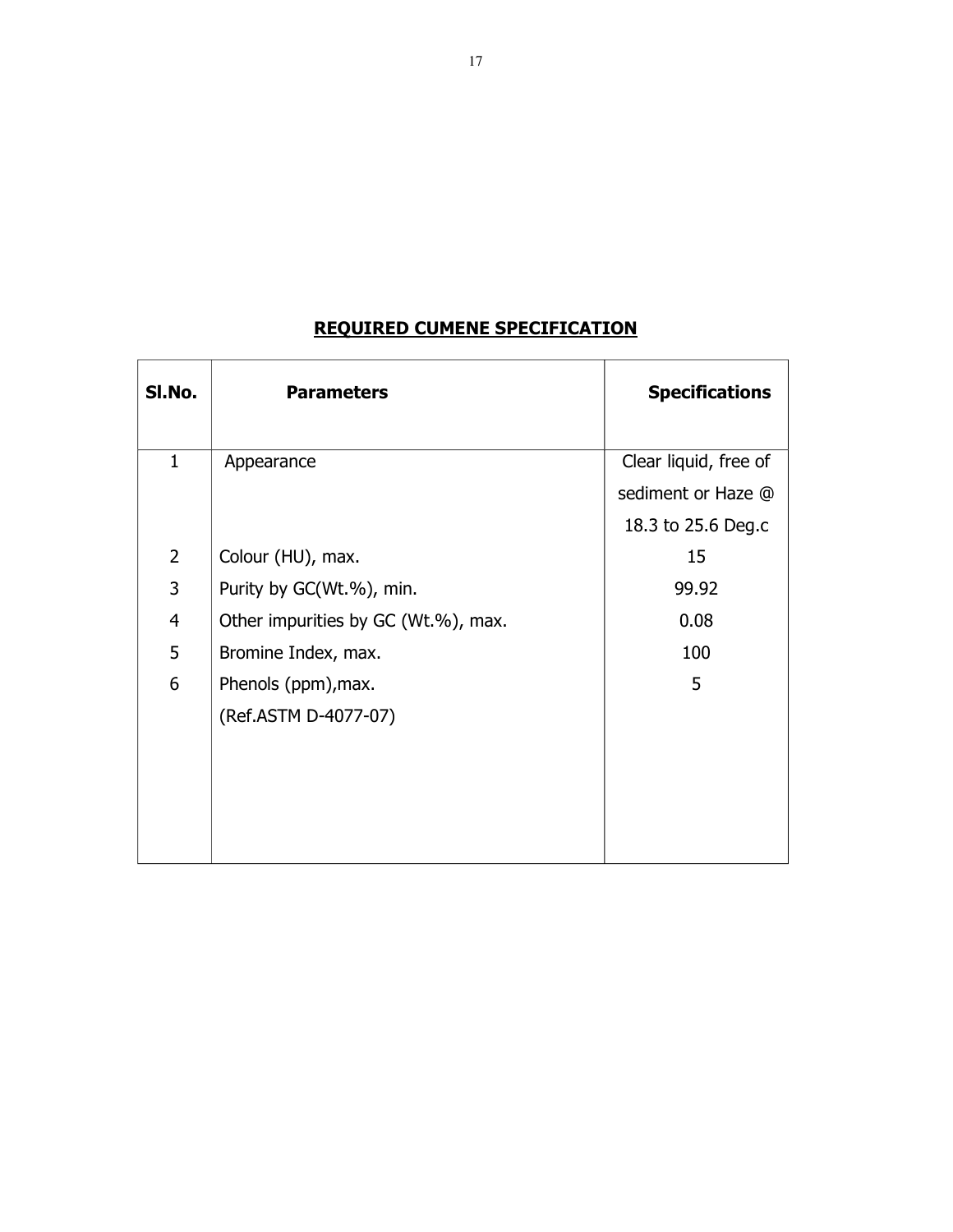## **PLEASE FURNISH THE FOLLOWING PARAMETERS OF THE CATALYST OFFERED BY YOU ALONG WITH THE APPLICATION..**

Solid Phosphoric Acid Polymerisation catalysts for Cumene synthesis.

Technical specification of the catalyst should include the following :

- 1. Guaranteed Cumene yield per ton of catalyst per hour
- 2. ----------------do-----------------------------------full life
- 3. Required Liquid Hourly Space Velocity(LHSV)
- 4. Reactor operating pressure and temperature
- 5. Catalyst shape & size
- 6. Specified ratio of propylene to propane and propylene to Benzene
- 7. Feed stock specification
- 8. Hydration level
- 9. Propylene conversion
- 10.Selectivity to Cumene/ byproduct formation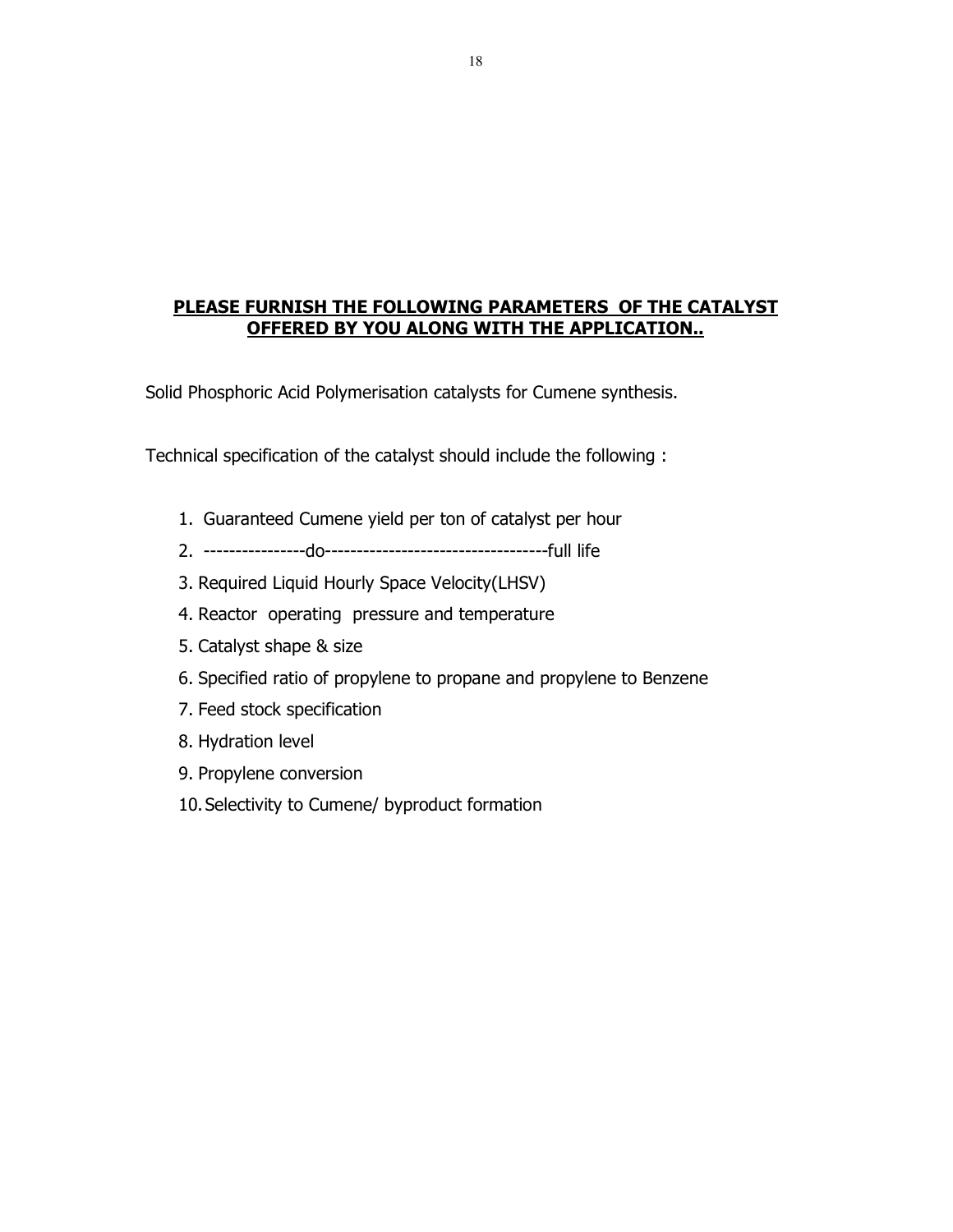## **ANNEXURE VIII**

## **REQUIREMENTS TO BE MET BY TRANSPORT CONTRACTORS INTERESTED IN CARRYING OUT TRANSPORTATION OF HYDROGEN PEROXIDE**

- 1. The transporter shall own minimum four road tankers of 10 MT capacity with tanks fabricated in SS-316L, pickled and passivated and ready in all respects to load and transport Hydrogen peroxide.
- 2. The tankers shall have valid Mechanical fitness certificates in Form-38 and 'Pollution under control' certificates.
- 3. At least two tankers shall have valid permits for transportation of product outside Kerala state.
- 4. The transport contractor shall have a local representative stationed at Cochin to coordinate the day to day transportation works with HOCL.
- 5. The road tankers shall be driven by drivers licensed to drive chemical tankers.
- 6. The transport contractor shall have a valid public liability insurance policy as per the Public liability insurance act to cover the public liability risks.
- 7. The tankers shall be dedicated for the Hydrogen peroxide transportation works of HOCL.
- 8. The road tankers shall be equipped with pumps and hoses for unloading of product at customer sites where pumps are not available.
- 9. The tankers shall be in a well maintained condition.
- **10. The transport contractor shall have relevant work experience and financial capabilities as mentioned in the Eligibility Criteria.**

11. The transport contractor shall not be blacklisted by any Government organization/ department.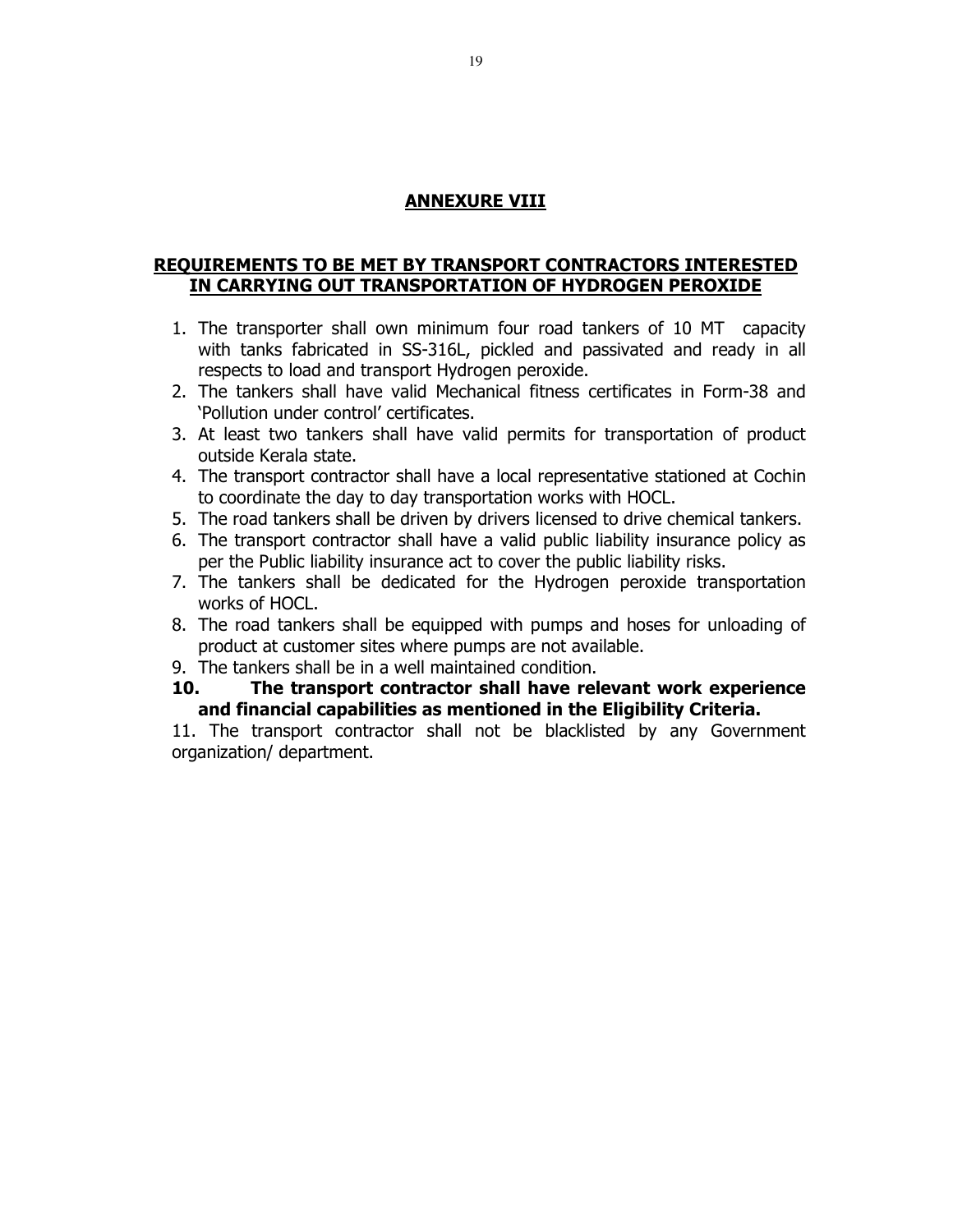## **ANNEXURE-IX**

## **REQUIREMENTS TO BE MET BY TRANSPORT CONTRACTORS INTERESTED IN CARRYING OUT TRANSPORTATION OF ACETONE**

- 1. The transport contractor shall own at least three road tankers with valid explosive license to transport Class A petroleum products defined under the Petroleum Act.
- 2. The tankers shall be of greater than 9 MT capacities.
- 3. The tankers shall have valid permits for transportation of product outside Kerala state.
- 4. The tankers shall be driven by drivers licensed to drive chemical tankers.
- 5. The transport contractor shall have a valid public liability insurance policy as per the Public liability Insurance Act to cover public liability risks. The tankers shall have valid Mechanical fitness certificates in Form-38 and 'Pollution under control certificates.
- 6. The tankers shall be in a well maintained condition.
- 7. The transporter shall have a local office in Ernakulam district for day to day coordination with HOCL.
- 8. **The transport contractor shall have relevant work experience and financial capabilities as mentioned in the Eligibility Criteria**
	- 9. The transport contractor shall not be blacklisted by any Government organization/ department.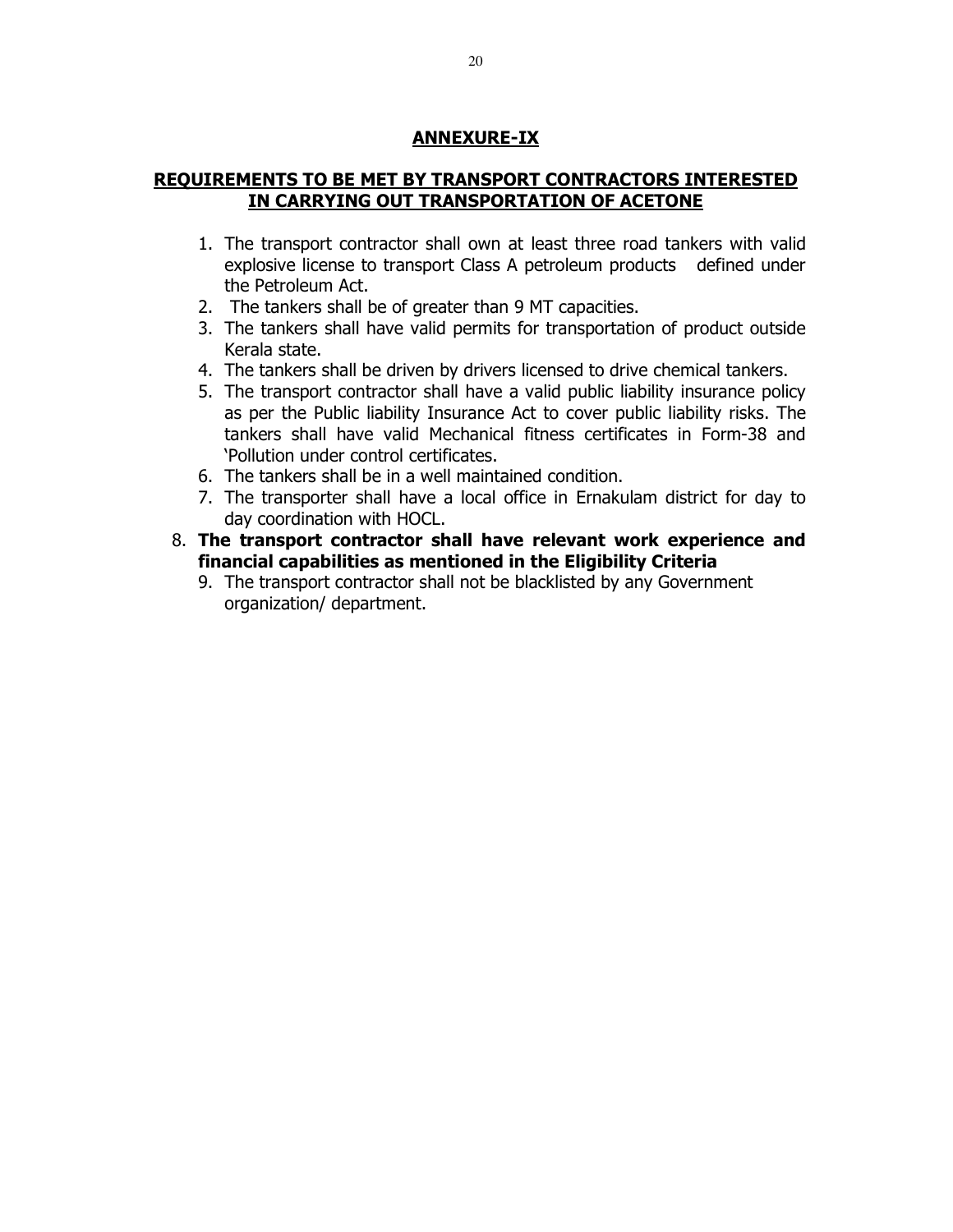## **ANNEXURE – X**

## **REQUIREMENTS TO BE MET BY TRANSPORT CONTRACTORS INTERESTED IN CARRYING OUT TRANSPORTATION OF LSFO/FO FROM IRIMPANAM/ WILLINGTON ISLAND**

- 1. The transporter should have adequate number of suitable road tankers at his disposal for the work.
- 2. The transport contractor shall have a local office in Ernakulam district to coordinate day to day transportation works with HOCL.
- 3. **The transport contractor shall have relevant work experience and financial capabilities as mentioned in the Eligibility Criteria.**
- 4. The transport contractor shall have a valid public liability insurance policy to cover any risks in transportation of hazardous product like Phenol.
- 5. The transport contractor shall not be blacklisted by any Government organization/ department.

\*\*\*\*\*\*\*\*\*\*\*\*\*\*\*\*\*\*\*\*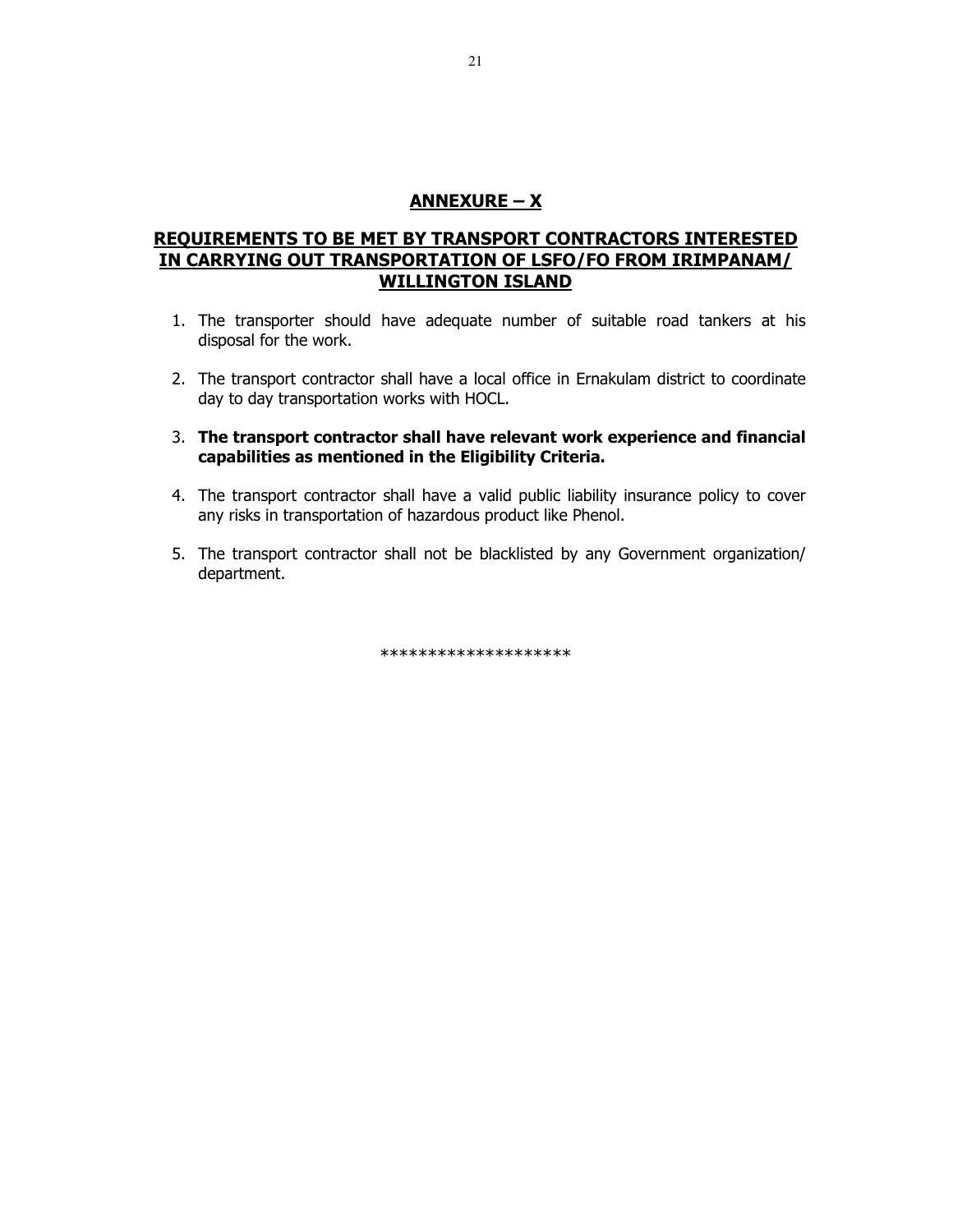# LIST OF ITEMS FOR WHICH ENLISTMENT IS SOUGHT

## <u> LIST - 'B'</u>

| <b>MAT101</b> | <b>OXYGEN ANALYSER</b>                    |
|---------------|-------------------------------------------|
| MAT102        | ZIRCONIUM PROBE O2 ANALYSER               |
| <b>MAT103</b> | <b>HYDROGEN ANALYSER</b>                  |
| <b>MAT104</b> | MOISTURE ANALYSER                         |
| <b>MAT105</b> | PH METER ANALYSERS                        |
| <b>MAT106</b> | ELECTRONIC TEST BENCH                     |
| <b>MAT107</b> | CONTROL VALVE                             |
| <b>MAT108</b> | <b>MASS FLOW METER</b>                    |
| <b>MAT109</b> | PANEL MOUNTED INSTRUMENTS                 |
| <b>MAT110</b> | ELECTROMAGNETIC FLOW METER                |
| <b>MAT111</b> | <b>MANOMETERS</b>                         |
| <b>MAT112</b> | <b>CONVERTERS</b>                         |
| <b>MAT113</b> | <b>ALARM ANNUNCIATOR</b>                  |
| <b>MAT114</b> | CHLORINATORS                              |
| <b>MAT115</b> | PRESSURE SWITCHES                         |
| <b>MAT116</b> | <b>GAS FLOW REGULATOR</b>                 |
| <b>MAT117</b> | AIR FILTER REGULATOR                      |
| <b>MAT118</b> | <b>UVDETECTOR</b>                         |
| <b>MAT119</b> | ELECTRONIC D/P & PRE. TRANSMITTER         |
| <b>MAT120</b> | PROCESS INST.SYSTEMS-DCS                  |
| <b>MAT121</b> | PROCESS SINGLE LOOP CONTROLLER            |
| <b>MAT122</b> | FLAME PROOF JN BOXES                      |
| <b>MAT123</b> | <b>LIMIT SWITCH</b>                       |
| <b>MAT124</b> | <b>THERMOMETERS</b>                       |
| <b>MAT125</b> | <b>TEMPERATURE INDICATOR</b>              |
| <b>MAT126</b> | <b>RESISTANCE TEMP.DETECTOR</b>           |
| <b>MAT127</b> | <b>THERMOCOUPLES &amp; SPARES</b>         |
| <b>MAT128</b> | <b>THERMOWELLS</b>                        |
| <b>MAT129</b> | <b>GLASS TUBE ROTAMETERS &amp; SPARES</b> |
| <b>MAT130</b> | METAL TUBE ROTAMETERS                     |
| <b>MAT131</b> | ORIFICE PLATE                             |
| <b>MAT132</b> | PRESSURE GAUGE TESTERS                    |
| <b>MAT133</b> | PRESSURE/RECEIVER GAUGE                   |
| <b>MAT134</b> | STANDARD PRESSURE GAUGE                   |
| <b>MAT135</b> | CAPACITANCE TYPE LEVEL SWITCHES           |
| <b>MAT136</b> | FLOAT TYPE SERVO CONTROLLED LEVEL GAUGE   |
| <b>MAT137</b> | DISPLACEMENT TYPE LEVEL TRANSMITTER       |
|               |                                           |

12/04/18 12:43:23

 $\mathcal{L}_{\text{eff}}^{(1)}$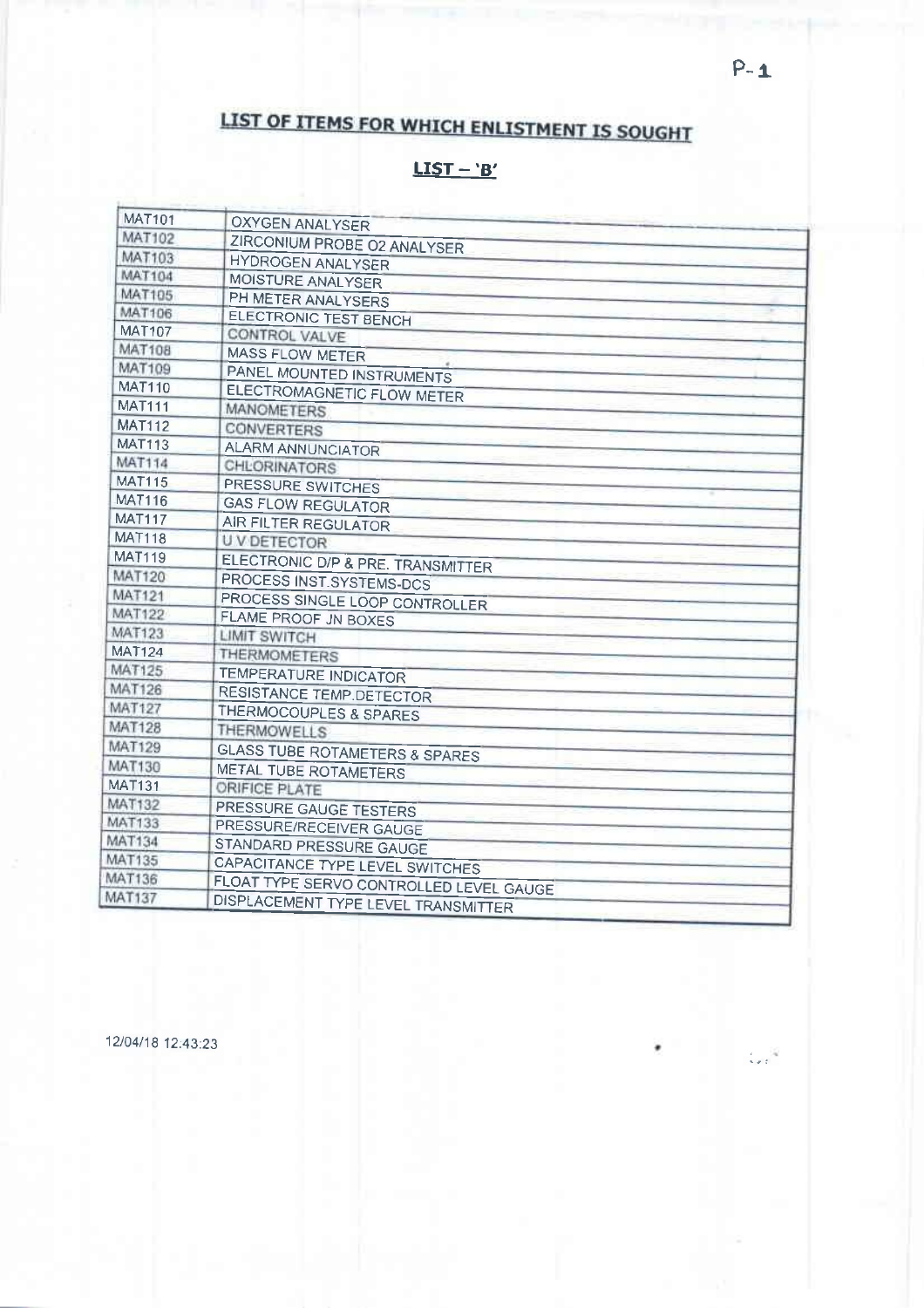| Product Gr    | <b>Product Group Description</b>       |
|---------------|----------------------------------------|
| <b>MAT138</b> | LEVEL SWITCHES                         |
| <b>MAT139</b> | <b>INSTRUMENTATION FITTINGS</b>        |
| <b>MAT140</b> | THERMAL FUSES                          |
| <b>MAT141</b> | POWER CYLINDERS                        |
| <b>MAT142</b> | SOLENOID VALVES                        |
| <b>MAT143</b> | NEEDLE & BALL VALVE FOR INST.          |
| <b>MAT144</b> | RELAYS, ELECTRICAL SWITCH GEAR         |
| MAT145        | CONTACTORS                             |
| <b>MAT146</b> | <b>TIMERS</b>                          |
| <b>MAT147</b> | MICRO SWITCHES                         |
| <b>MAT148</b> | <b>FILTERS-INST</b>                    |
| <b>MAT149</b> | <b>FLOWMETERS</b>                      |
| <b>MAT150</b> | SS & COPPER TUBE FOR INST.             |
| <b>MAT151</b> | SIGNAL CABLES                          |
| <b>MAT152</b> | <b>CALIBRATION GASES</b>               |
| <b>MAT153</b> | PENCIL TYPE PRE TRANSMITTER            |
| MAT154        | CONDUCTIVITY ANALYSERS                 |
| <b>MAT155</b> | <b>INFRA RED ANALYSERS</b>             |
| MAT156        | <b>RECORDING CHARTS</b>                |
| <b>MAT157</b> | <b>WATER METER</b>                     |
| <b>MAT158</b> | PANELMOUNTED LOOP POWERED INDICATOR    |
| <b>MAT159</b> | <b>HIGH PURITY GAS</b>                 |
| <b>MAT160</b> | ULTRASONIC LEVEL TRANSMITTER           |
| <b>MAT161</b> | ADD ON CARDS                           |
| <b>MAT162</b> | ON/OFF BALL VALVE                      |
| <b>MAT163</b> | POLYURETHENE TUBE                      |
| <b>MAT164</b> | HEAD MOUNTED TEMP. TRANSMITTER         |
| <b>MAT165</b> | SELF REGULATING VALVE                  |
| <b>MAT166</b> | <b>TEST INSTRUMENTS</b>                |
| <b>MAT167</b> | <b>ULTRASONIC FLOW METER</b>           |
| <b>MAT168</b> | THERMAL MASSFLOW METER                 |
| <b>MAT169</b> | WEIGH SCALE/WEIGH BRIDGE               |
| <b>MAT170</b> | FRP CABLE TRAY                         |
| <b>MAT171</b> | SOLENOID VALVE.STANDARDISED            |
| <b>MAT172</b> | SAFETY BARRIER/SURGE PROTECTION DEVICE |
| <b>MAT173</b> | QUICK EXHAUST VALVE                    |
| <b>MAT174</b> | <b>NUCLEONIC GAUGES</b>                |
| <b>MAT175</b> | CRITICAL CONTROL VALVE                 |
| <b>MAT176</b> | MAGNETIC LEVEL GAUGE                   |
| MAT177        | RADAR TYPE LEVEL TRANSMITTER           |
| <b>MAT178</b> | PNEUMATIC ACTUATORS                    |
| <b>MAT179</b> | POWER SUPPLY UNITS                     |
| MAT201        | <b>HOSES METALLIC</b>                  |
| <b>MAT202</b> | <b>BEARINGS</b>                        |

 $P - 2$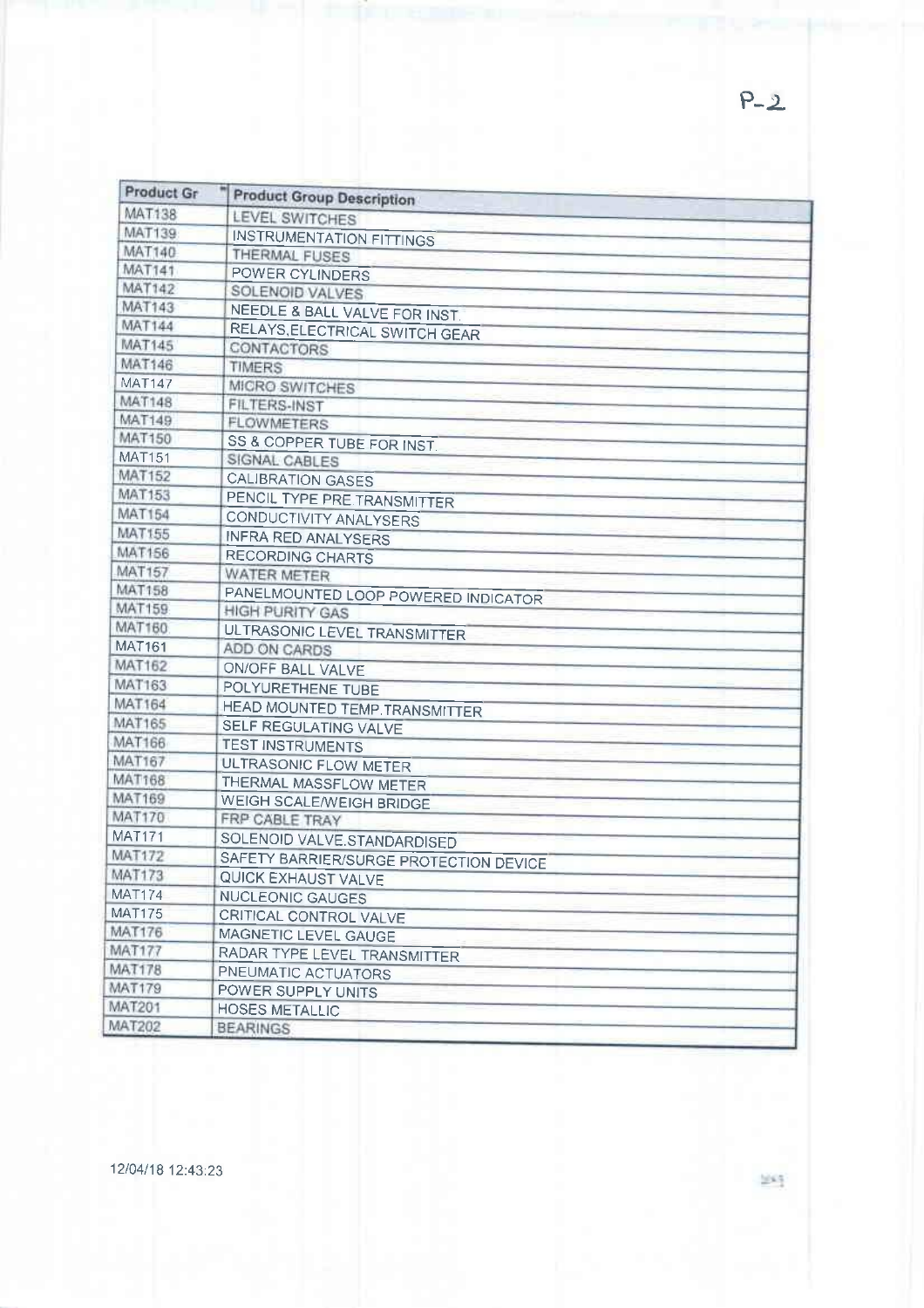| <b>MAT203</b><br><b>CAF GASKETS</b><br><b>MAT204</b><br>SPIRAL WOUND GASKETS<br><b>MAT205</b><br><b>WELDING ELECTRODES</b><br><b>MAT206</b><br>GI, MS & SS WIRE MESH<br><b>MAT207</b><br>SS, EN-8, ALLOY STEEL, BRONZE BRASS<br><b>MAT208</b><br><b>STUD BOLTS</b><br><b>MAT209</b><br><b>TEFLON/VITON MATERIALS</b><br><b>MAT210</b><br>TOOLS<br><b>MAT211</b><br><b>REFRACTORY MATERIALS</b><br><b>MAT212</b><br><b>STEAM TRAPS</b><br><b>MAT213</b><br>VALVES (CS)<br><b>MAT214</b><br>PIPE FITTINGS (CS & SS)<br><b>MAT215</b><br><b>SEALANTS</b><br><b>HOSES RUBBER &amp; PVC</b><br><b>MAT217</b><br><b>GI PIPES &amp; FITTINGS</b><br><b>MECHANICAL SEALS</b><br><b>HARDWARE ITEMS</b><br><b>PUMPS</b><br><b>GASKET CAF - STYLE 59</b><br>SPARES FOR IAC IV<br><b>SEAL RING</b><br><b>ANION &amp; CATION RESINS</b><br>COMPRESSOR SPARES - K.G.KHOSLA<br>COMPRESSOR SPARES - CHICAGO PNEUMATIC<br>COMPRESSOR SPARES - COMPAIR REAVELL<br>COMPRESSOR SPARES - DRESSER RAND<br>V-BELT<br><b>SULPHURIC ACID FILTER</b><br><b>WATER TREATMENT MATERIALS</b><br>SPARES FOR MECHANICAL SEAL-FLOWSERVE<br><b>ANEMOMETER</b><br>DIAPHRAGM FOR DIAPHRAGM VALVE<br>LYE COOLER GASKET<br><b>CPP ENGINE SPARES</b><br><b>KOYO TORRINGTON BEARINGS</b><br>PRESSURE SAFETY VALVES<br><b>ACTIVATED ALUMINA</b><br>CRANK SHAFT DEFLECTION GAUGE<br><b>TRAY SPARES</b><br><b>G.I.WIRE ROPE</b><br>FILTERS - MECH<br><b>STRAINERS</b><br>METALLIC/NON METAL GASKETS<br>CS & SS PIPES | <b>Product Gr</b> | <b>Product Group Description</b> |
|---------------------------------------------------------------------------------------------------------------------------------------------------------------------------------------------------------------------------------------------------------------------------------------------------------------------------------------------------------------------------------------------------------------------------------------------------------------------------------------------------------------------------------------------------------------------------------------------------------------------------------------------------------------------------------------------------------------------------------------------------------------------------------------------------------------------------------------------------------------------------------------------------------------------------------------------------------------------------------------------------------------------------------------------------------------------------------------------------------------------------------------------------------------------------------------------------------------------------------------------------------------------------------------------------------------------------------------------------------------------------------------------------------------------------------------------------------------------------|-------------------|----------------------------------|
|                                                                                                                                                                                                                                                                                                                                                                                                                                                                                                                                                                                                                                                                                                                                                                                                                                                                                                                                                                                                                                                                                                                                                                                                                                                                                                                                                                                                                                                                           |                   |                                  |
|                                                                                                                                                                                                                                                                                                                                                                                                                                                                                                                                                                                                                                                                                                                                                                                                                                                                                                                                                                                                                                                                                                                                                                                                                                                                                                                                                                                                                                                                           |                   |                                  |
|                                                                                                                                                                                                                                                                                                                                                                                                                                                                                                                                                                                                                                                                                                                                                                                                                                                                                                                                                                                                                                                                                                                                                                                                                                                                                                                                                                                                                                                                           |                   |                                  |
|                                                                                                                                                                                                                                                                                                                                                                                                                                                                                                                                                                                                                                                                                                                                                                                                                                                                                                                                                                                                                                                                                                                                                                                                                                                                                                                                                                                                                                                                           |                   |                                  |
|                                                                                                                                                                                                                                                                                                                                                                                                                                                                                                                                                                                                                                                                                                                                                                                                                                                                                                                                                                                                                                                                                                                                                                                                                                                                                                                                                                                                                                                                           |                   |                                  |
|                                                                                                                                                                                                                                                                                                                                                                                                                                                                                                                                                                                                                                                                                                                                                                                                                                                                                                                                                                                                                                                                                                                                                                                                                                                                                                                                                                                                                                                                           |                   |                                  |
|                                                                                                                                                                                                                                                                                                                                                                                                                                                                                                                                                                                                                                                                                                                                                                                                                                                                                                                                                                                                                                                                                                                                                                                                                                                                                                                                                                                                                                                                           |                   |                                  |
|                                                                                                                                                                                                                                                                                                                                                                                                                                                                                                                                                                                                                                                                                                                                                                                                                                                                                                                                                                                                                                                                                                                                                                                                                                                                                                                                                                                                                                                                           |                   |                                  |
|                                                                                                                                                                                                                                                                                                                                                                                                                                                                                                                                                                                                                                                                                                                                                                                                                                                                                                                                                                                                                                                                                                                                                                                                                                                                                                                                                                                                                                                                           |                   |                                  |
|                                                                                                                                                                                                                                                                                                                                                                                                                                                                                                                                                                                                                                                                                                                                                                                                                                                                                                                                                                                                                                                                                                                                                                                                                                                                                                                                                                                                                                                                           |                   |                                  |
|                                                                                                                                                                                                                                                                                                                                                                                                                                                                                                                                                                                                                                                                                                                                                                                                                                                                                                                                                                                                                                                                                                                                                                                                                                                                                                                                                                                                                                                                           |                   |                                  |
|                                                                                                                                                                                                                                                                                                                                                                                                                                                                                                                                                                                                                                                                                                                                                                                                                                                                                                                                                                                                                                                                                                                                                                                                                                                                                                                                                                                                                                                                           |                   |                                  |
|                                                                                                                                                                                                                                                                                                                                                                                                                                                                                                                                                                                                                                                                                                                                                                                                                                                                                                                                                                                                                                                                                                                                                                                                                                                                                                                                                                                                                                                                           |                   |                                  |
|                                                                                                                                                                                                                                                                                                                                                                                                                                                                                                                                                                                                                                                                                                                                                                                                                                                                                                                                                                                                                                                                                                                                                                                                                                                                                                                                                                                                                                                                           | <b>MAT216</b>     |                                  |
|                                                                                                                                                                                                                                                                                                                                                                                                                                                                                                                                                                                                                                                                                                                                                                                                                                                                                                                                                                                                                                                                                                                                                                                                                                                                                                                                                                                                                                                                           |                   |                                  |
|                                                                                                                                                                                                                                                                                                                                                                                                                                                                                                                                                                                                                                                                                                                                                                                                                                                                                                                                                                                                                                                                                                                                                                                                                                                                                                                                                                                                                                                                           | <b>MAT218</b>     |                                  |
|                                                                                                                                                                                                                                                                                                                                                                                                                                                                                                                                                                                                                                                                                                                                                                                                                                                                                                                                                                                                                                                                                                                                                                                                                                                                                                                                                                                                                                                                           | <b>MAT219</b>     |                                  |
|                                                                                                                                                                                                                                                                                                                                                                                                                                                                                                                                                                                                                                                                                                                                                                                                                                                                                                                                                                                                                                                                                                                                                                                                                                                                                                                                                                                                                                                                           | <b>MAT220</b>     |                                  |
|                                                                                                                                                                                                                                                                                                                                                                                                                                                                                                                                                                                                                                                                                                                                                                                                                                                                                                                                                                                                                                                                                                                                                                                                                                                                                                                                                                                                                                                                           | <b>MAT2201</b>    |                                  |
|                                                                                                                                                                                                                                                                                                                                                                                                                                                                                                                                                                                                                                                                                                                                                                                                                                                                                                                                                                                                                                                                                                                                                                                                                                                                                                                                                                                                                                                                           | MAT2202           |                                  |
|                                                                                                                                                                                                                                                                                                                                                                                                                                                                                                                                                                                                                                                                                                                                                                                                                                                                                                                                                                                                                                                                                                                                                                                                                                                                                                                                                                                                                                                                           | <b>MAT2203</b>    |                                  |
|                                                                                                                                                                                                                                                                                                                                                                                                                                                                                                                                                                                                                                                                                                                                                                                                                                                                                                                                                                                                                                                                                                                                                                                                                                                                                                                                                                                                                                                                           | <b>MAT2204</b>    |                                  |
|                                                                                                                                                                                                                                                                                                                                                                                                                                                                                                                                                                                                                                                                                                                                                                                                                                                                                                                                                                                                                                                                                                                                                                                                                                                                                                                                                                                                                                                                           | <b>MAT2205</b>    |                                  |
|                                                                                                                                                                                                                                                                                                                                                                                                                                                                                                                                                                                                                                                                                                                                                                                                                                                                                                                                                                                                                                                                                                                                                                                                                                                                                                                                                                                                                                                                           | MAT2206           |                                  |
|                                                                                                                                                                                                                                                                                                                                                                                                                                                                                                                                                                                                                                                                                                                                                                                                                                                                                                                                                                                                                                                                                                                                                                                                                                                                                                                                                                                                                                                                           | MAT2207           |                                  |
|                                                                                                                                                                                                                                                                                                                                                                                                                                                                                                                                                                                                                                                                                                                                                                                                                                                                                                                                                                                                                                                                                                                                                                                                                                                                                                                                                                                                                                                                           | <b>MAT2208</b>    |                                  |
|                                                                                                                                                                                                                                                                                                                                                                                                                                                                                                                                                                                                                                                                                                                                                                                                                                                                                                                                                                                                                                                                                                                                                                                                                                                                                                                                                                                                                                                                           | MAT2209           |                                  |
|                                                                                                                                                                                                                                                                                                                                                                                                                                                                                                                                                                                                                                                                                                                                                                                                                                                                                                                                                                                                                                                                                                                                                                                                                                                                                                                                                                                                                                                                           | <b>MAT221</b>     |                                  |
|                                                                                                                                                                                                                                                                                                                                                                                                                                                                                                                                                                                                                                                                                                                                                                                                                                                                                                                                                                                                                                                                                                                                                                                                                                                                                                                                                                                                                                                                           | MAT2210           |                                  |
|                                                                                                                                                                                                                                                                                                                                                                                                                                                                                                                                                                                                                                                                                                                                                                                                                                                                                                                                                                                                                                                                                                                                                                                                                                                                                                                                                                                                                                                                           | <b>MAT2211</b>    |                                  |
|                                                                                                                                                                                                                                                                                                                                                                                                                                                                                                                                                                                                                                                                                                                                                                                                                                                                                                                                                                                                                                                                                                                                                                                                                                                                                                                                                                                                                                                                           | <b>MAT2212</b>    |                                  |
|                                                                                                                                                                                                                                                                                                                                                                                                                                                                                                                                                                                                                                                                                                                                                                                                                                                                                                                                                                                                                                                                                                                                                                                                                                                                                                                                                                                                                                                                           | MAT2213           |                                  |
|                                                                                                                                                                                                                                                                                                                                                                                                                                                                                                                                                                                                                                                                                                                                                                                                                                                                                                                                                                                                                                                                                                                                                                                                                                                                                                                                                                                                                                                                           | <b>MAT2214</b>    |                                  |
|                                                                                                                                                                                                                                                                                                                                                                                                                                                                                                                                                                                                                                                                                                                                                                                                                                                                                                                                                                                                                                                                                                                                                                                                                                                                                                                                                                                                                                                                           | MAT2215           |                                  |
|                                                                                                                                                                                                                                                                                                                                                                                                                                                                                                                                                                                                                                                                                                                                                                                                                                                                                                                                                                                                                                                                                                                                                                                                                                                                                                                                                                                                                                                                           | <b>MAT2216</b>    |                                  |
|                                                                                                                                                                                                                                                                                                                                                                                                                                                                                                                                                                                                                                                                                                                                                                                                                                                                                                                                                                                                                                                                                                                                                                                                                                                                                                                                                                                                                                                                           | <b>MAT2217</b>    |                                  |
|                                                                                                                                                                                                                                                                                                                                                                                                                                                                                                                                                                                                                                                                                                                                                                                                                                                                                                                                                                                                                                                                                                                                                                                                                                                                                                                                                                                                                                                                           | <b>MAT2218</b>    |                                  |
|                                                                                                                                                                                                                                                                                                                                                                                                                                                                                                                                                                                                                                                                                                                                                                                                                                                                                                                                                                                                                                                                                                                                                                                                                                                                                                                                                                                                                                                                           | MAT2219           |                                  |
|                                                                                                                                                                                                                                                                                                                                                                                                                                                                                                                                                                                                                                                                                                                                                                                                                                                                                                                                                                                                                                                                                                                                                                                                                                                                                                                                                                                                                                                                           | <b>MAT222</b>     |                                  |
|                                                                                                                                                                                                                                                                                                                                                                                                                                                                                                                                                                                                                                                                                                                                                                                                                                                                                                                                                                                                                                                                                                                                                                                                                                                                                                                                                                                                                                                                           | <b>MAT223</b>     |                                  |
|                                                                                                                                                                                                                                                                                                                                                                                                                                                                                                                                                                                                                                                                                                                                                                                                                                                                                                                                                                                                                                                                                                                                                                                                                                                                                                                                                                                                                                                                           | <b>MAT224</b>     |                                  |
|                                                                                                                                                                                                                                                                                                                                                                                                                                                                                                                                                                                                                                                                                                                                                                                                                                                                                                                                                                                                                                                                                                                                                                                                                                                                                                                                                                                                                                                                           | <b>MAT225</b>     |                                  |
|                                                                                                                                                                                                                                                                                                                                                                                                                                                                                                                                                                                                                                                                                                                                                                                                                                                                                                                                                                                                                                                                                                                                                                                                                                                                                                                                                                                                                                                                           | <b>MAT226</b>     |                                  |
|                                                                                                                                                                                                                                                                                                                                                                                                                                                                                                                                                                                                                                                                                                                                                                                                                                                                                                                                                                                                                                                                                                                                                                                                                                                                                                                                                                                                                                                                           | <b>MAT227</b>     |                                  |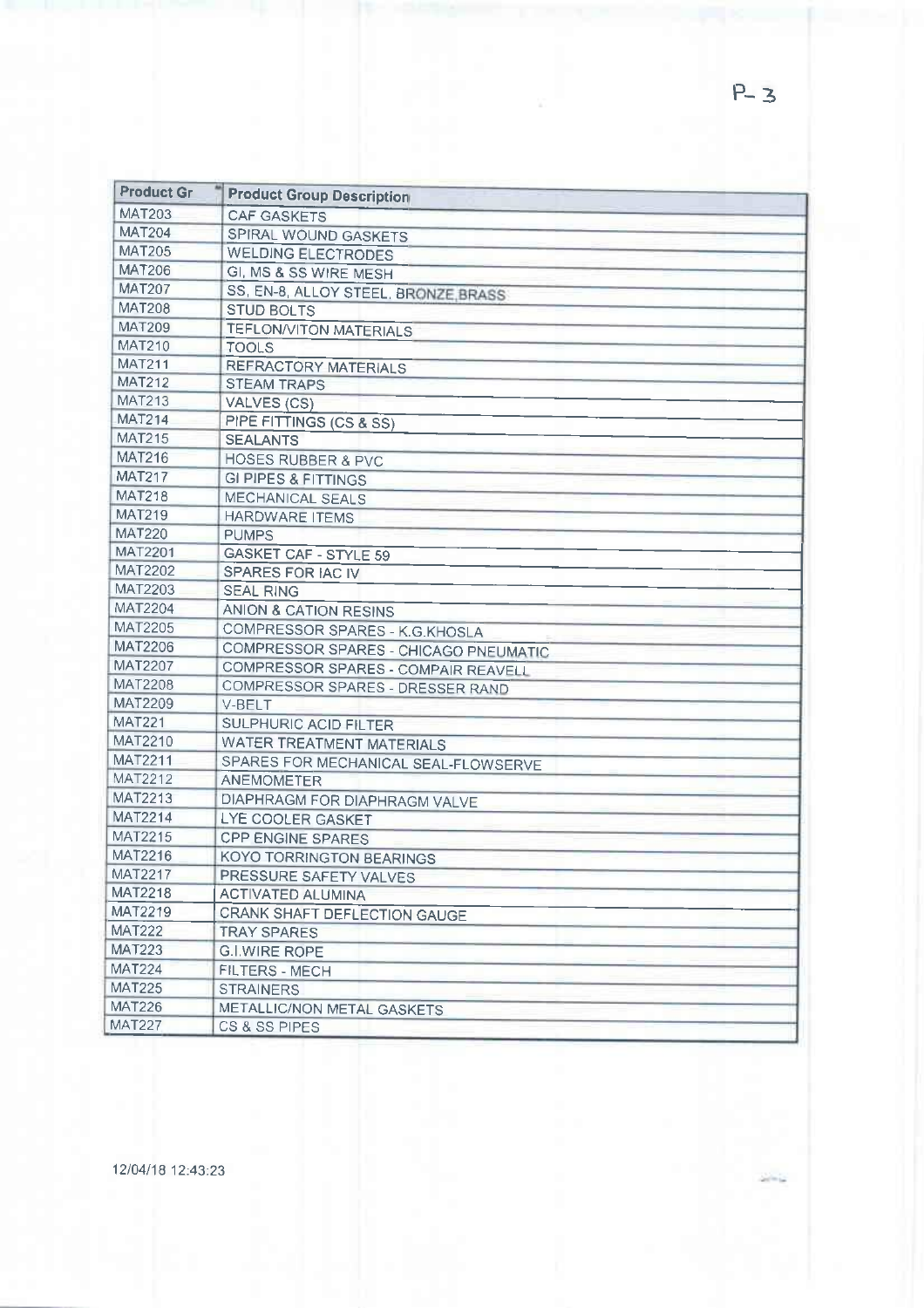| <b>Product Gr</b> | <b>Product Group Description</b>                                |
|-------------------|-----------------------------------------------------------------|
| <b>MAT228</b>     | MINERAL WOOL MATTRESS                                           |
| <b>MAT229</b>     | <b>DEMISTER PAD</b>                                             |
| <b>MAT230</b>     | BUTTERFLY & WAFER CHECK VALVES                                  |
| <b>MAT231</b>     | <b>COUPLING SHIMS</b>                                           |
| <b>MAT232</b>     | DISHED ENDS FOR VESSELS                                         |
| <b>MAT233</b>     | <b>GEAR PUMP</b>                                                |
| <b>MAT234</b>     | NEOPRENE RUBBER GASKET SHEETS                                   |
| <b>MAT235</b>     | PVC/FRP CAD TANK                                                |
| <b>MAT236</b>     | SPARES FOR PLASMA CUTTING MACHINE                               |
| <b>MAT237</b>     | <b>ALUMINIUM SHEET</b>                                          |
| <b>MAT238</b>     | MOISTURE TRAP FOR AIR                                           |
| <b>MAT239</b>     | <b>S.S.TUBES FOR EXCHANGERS</b>                                 |
| <b>MAT240</b>     | <b>CPCV PIPES</b>                                               |
| <b>MAT241</b>     | <b>FRP ITMES</b>                                                |
| <b>MAT242</b>     | POLYESTER DUPLEX WEBBING SLINGS                                 |
| <b>MAT243</b>     | <b>CI VALVES</b>                                                |
| <b>MAT244</b>     | <b>GEAR COUPLING</b>                                            |
| <b>MAT245</b>     | <b>SCAFFOLDING MATERIALS</b>                                    |
| <b>MAT246</b>     | <b>GEAR BOXES/GEARED MOTORS</b>                                 |
| <b>MAT247</b>     | <b>ECONOMISER COILS</b>                                         |
| <b>MAT248</b>     | <b>SS BELLOWS</b>                                               |
| <b>MAT249</b>     | <b>SCREW AIR COMPRESSOR</b>                                     |
| <b>MAT250</b>     | <b>LOADING ARM</b>                                              |
| <b>MAT251</b>     | <b>BOILER SUIT</b>                                              |
| <b>MAT252</b>     | <b>CPP DIGITAL GOVERNOR</b>                                     |
| <b>MAT253</b>     | <b>GRINDING MACHINE</b>                                         |
| <b>MAT254</b>     | <b>PLASTIC PALLETS</b>                                          |
| <b>MAT255</b>     | CI PIPE FITTINGS                                                |
| <b>MAT256</b>     | AMAFILTER OR EQVT                                               |
| <b>MAT257</b>     | <b>ERW PIPE</b>                                                 |
| <b>MAT258</b>     | PUMP SPARES (DEVELOPED)                                         |
| <b>MAT259</b>     | INSULATING FIRE BRICK & AIR SETTING(EIL)                        |
| <b>MAT260</b>     | <b>REFRACTIRY FIRE BRICK(EIL)</b>                               |
| <b>MAT261</b>     | INSULATING CASTABLE(EIL)                                        |
| <b>MAT262</b>     | <b>CALCIUM SILICATE BLOCKS(EIL)</b>                             |
| <b>MAT263</b>     |                                                                 |
| <b>MAT264</b>     | HARDWARE ITEMS FOR HOT OIL(EIL)<br><b>CERAMIC FIBRE BLANKET</b> |
| <b>MAT265</b>     | <b>BANIAN WASTE</b>                                             |
| <b>MAT266</b>     | <b>WD40/RUSTLICK</b>                                            |
| <b>MAT267</b>     |                                                                 |
| <b>MAT268</b>     | <b>ANTI CORROSION TAPE</b>                                      |
| <b>MAT269</b>     | <b>BELZONA METALS</b>                                           |
| <b>MAT270</b>     | HEAVY DUTY INDL TOOLS/MACHINE TOOLS                             |
| <b>MAT271</b>     | <b>MINOR FABRICATION WORKS</b>                                  |
|                   | TUBE BUNDLE ASSEMBLY                                            |

12/04/18 12:43:23

 $\frac{1}{2}$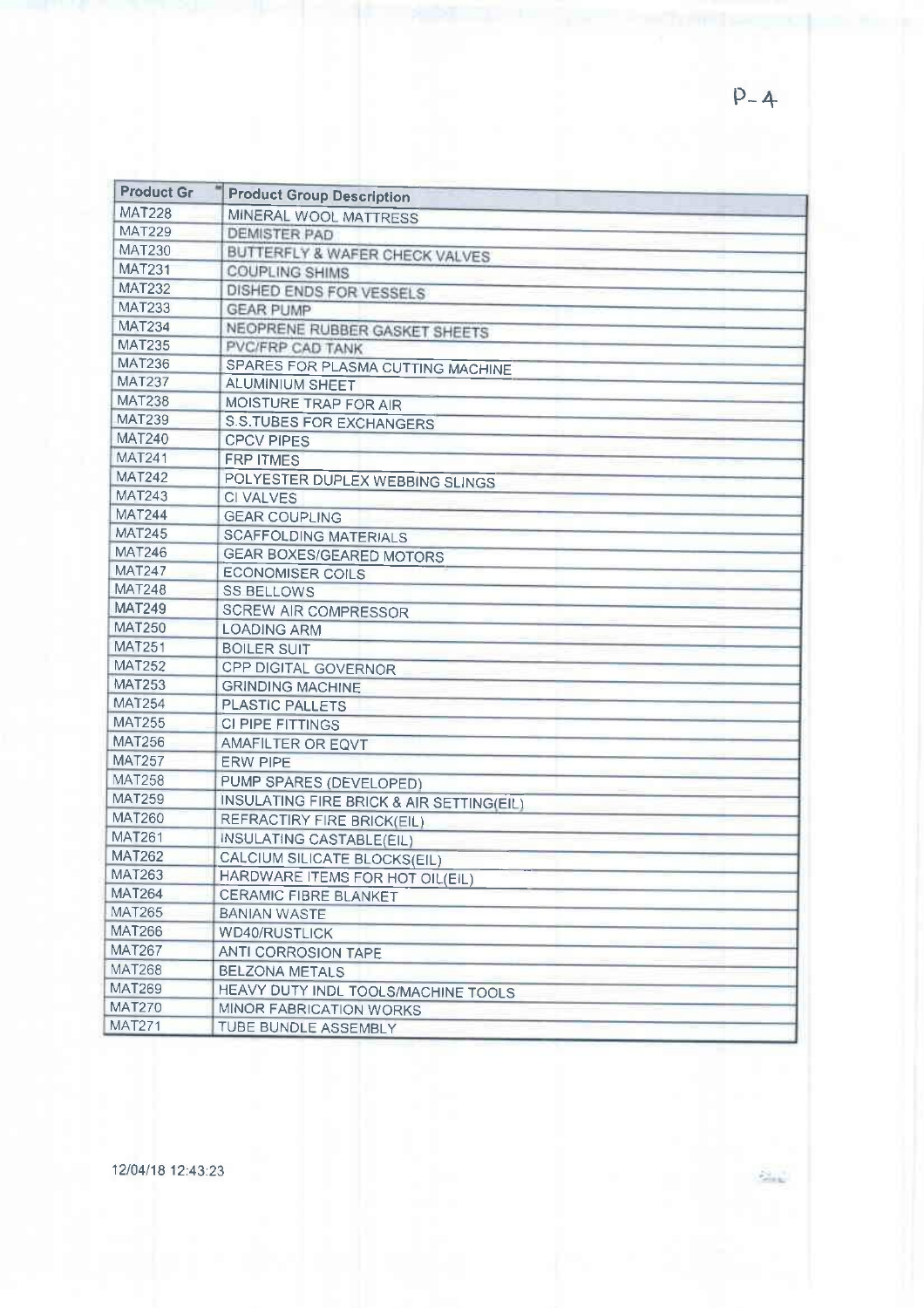| <b>Product Gr</b> | <b>Product Group Description</b>          |
|-------------------|-------------------------------------------|
| <b>MAT272</b>     | <b>METERING PUMP</b>                      |
| <b>MAT273</b>     | CAMERA, LCD PROJECTOR DIGITAL PHOTOGRAPHY |
| <b>MAT274</b>     | LOVEJOY COUPLING & SPIDERS                |
| <b>MAT275</b>     | <b>ACTIVATED ALUMINA BALLS</b>            |
| <b>MAT276</b>     | <b>DELUGE VALVES</b>                      |
| <b>MAT277</b>     | PORTABLE THICKNESS GAUGE                  |
| <b>MAT278</b>     | HIGH PRESSURE CLEANING JET PUMP/EQP       |
| <b>MAT279</b>     | <b>WEBBING SLINGS</b>                     |
| <b>MAT280</b>     | THIRD PARTY INSPECTION                    |
| <b>MAT281</b>     | <b>ALUMINIUM BOARDS</b>                   |
| <b>MAT282</b>     | GATE, GLOBE & CHECK VALVES(SS)            |
| <b>MAT283</b>     | <b>BALL VALVES</b>                        |
| <b>MAT284</b>     | NEEDLE VALVES                             |
| <b>MAT285</b>     | <b>DIAPHRAM VALVES</b>                    |
| <b>MAT286</b>     | MOTORISED HYDRAULIC PRESS                 |
| <b>MAT287</b>     | AIR COMPRESSOR                            |
| <b>MAT288</b>     | THERMAL IMAGING CAMERA                    |
| <b>MAT289</b>     | RELATIVE HUMIDITY, MOISTURE ANALYSER      |
| <b>MAT290</b>     | <b>EDUCTOR</b>                            |
| <b>MAT291</b>     | ELLIOT COMPRESSOR SPARES                  |
| <b>MAT292</b>     | 100% EXPANDABLE PTFE TAPE                 |
| <b>MAT293</b>     | <b>SPARES FOR IAC III</b>                 |
| <b>MAT294</b>     | PRESSURE/VACUUM VENT VALVES               |
| <b>MAT295</b>     | <b>ZMMOBILGARD</b>                        |
| <b>MAT296</b>     | HDPE PIPES AND FITTINGS                   |
| <b>MAT297</b>     | SPARES FOR ROLLER IN DRUM FILLING STATION |
| <b>MAT298</b>     | <b>GLAND PACKINGS</b>                     |
| <b>MAT299</b>     | <b>'U' TUBE FOR EXCHANGERS</b>            |
| <b>MAT300</b>     | <b>GAUGE GLASS</b>                        |
| <b>MAT301</b>     | HRCFUSE, STARTER, TIMER, CONTACTOR        |
| <b>MAT302</b>     | <b>LIGHT FITTINGS</b>                     |
| <b>MAT303</b>     | <b>FLAMEPROOF EQUIPMENT</b>               |
| <b>MAT304</b>     | TELEPHONE CABLE                           |
| <b>MAT305</b>     | TELEPHONE(PUSH BUTTON)                    |
| <b>MAT306</b>     | MOTOROLA SPARES                           |
| <b>MAT307</b>     | CABLES                                    |
| <b>MAT308</b>     | ELECTRICAL MEASURING INST.                |
| MAT309            | CEILING FAN, EXHAUST FAN                  |
| <b>MAT310</b>     | <b>BCH DEALERS</b>                        |
| <b>MAT311</b>     | L & T DEALERS                             |
| <b>MAT312</b>     | SIEMENS DEALERS                           |
| <b>MAT313</b>     | <b>ENGLISH ELECTRIC DEALER</b>            |
| <b>MAT314</b>     | TELEPHONESPARES/ACCESSORIES               |
| <b>MAT315</b>     | SILICAGEL, TSP, CITRIC ACID               |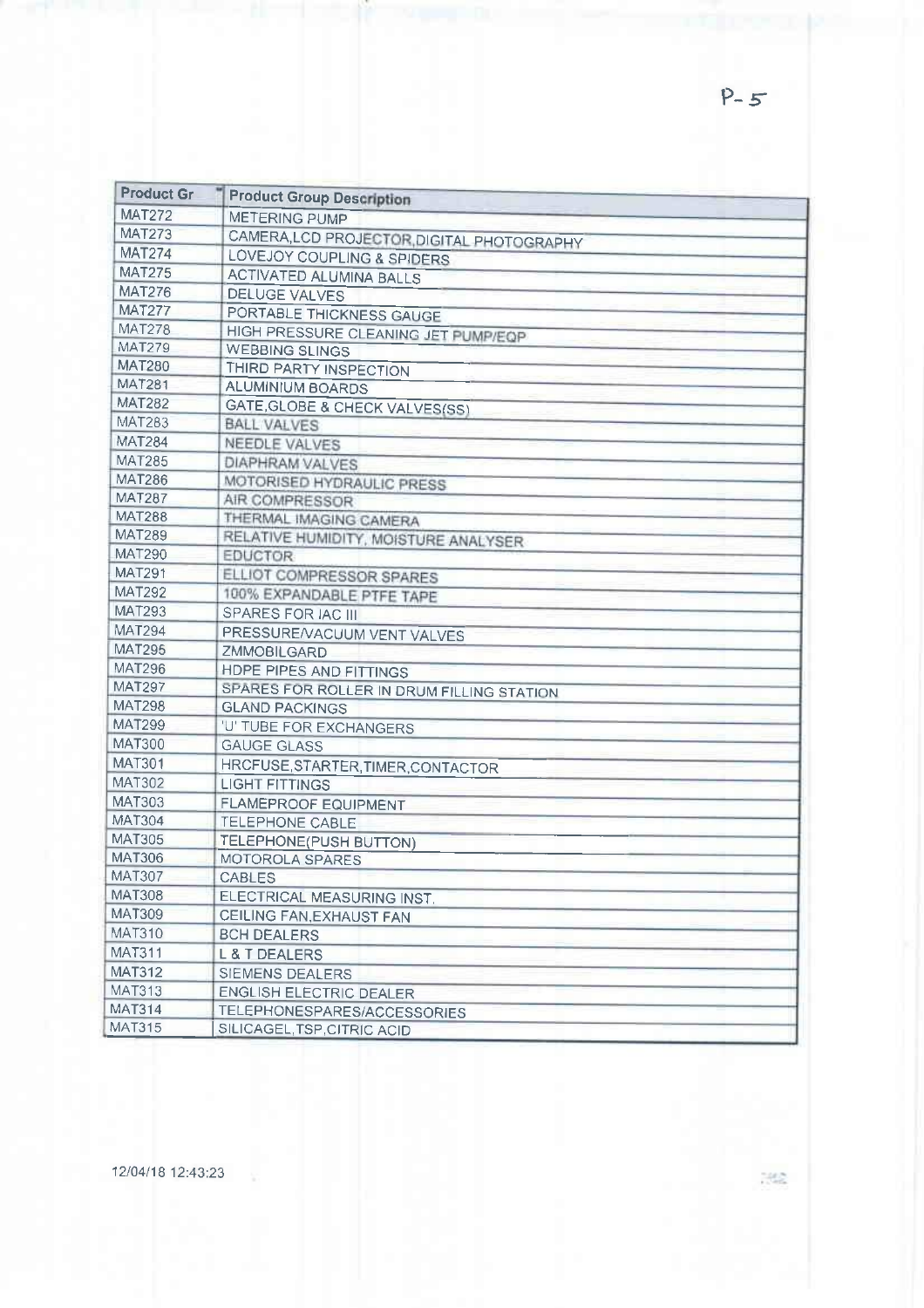| <b>Product Gr</b> | <b>Product Group Description</b>   |
|-------------------|------------------------------------|
| <b>MAT316</b>     | ELECTRIC MOTORS & SPARES           |
| <b>MAT317</b>     | TRANSFORMER OIL                    |
| <b>MAT318</b>     | <b>BHARAT BIJLEE DEALERS</b>       |
| <b>MAT319</b>     | <b>HEAT TRACING COIL</b>           |
| <b>MAT320</b>     | <b>STAY WIRE</b>                   |
| <b>MAT321</b>     | <b>CURRENT TRANSFORMER</b>         |
| <b>MAT322</b>     | <b>CONTROL TRANSFORMER</b>         |
| <b>MAT323</b>     | <b>EXIDE BATTERY DEALERS</b>       |
| <b>MAT324</b>     | POWER & ENERGY METER               |
| <b>MAT325</b>     | VARIABLE FREQUENCY DRIVE(VFD)      |
| <b>MAT326</b>     | HRC FUSES-GENERAL                  |
| <b>MAT327</b>     | LED INDICATION LAMP                |
| <b>MAT328</b>     | <b>UPS</b>                         |
| <b>MAT329</b>     | UPS UPTO 500KVA                    |
| <b>MAT330</b>     | ENERGY EFFL.LIGHTING SYS.          |
| MAT331            | <b>VOLTAGE STABILIZER</b>          |
| <b>MAT332</b>     | <b>HEATING ELEMENT</b>             |
| <b>MAT333</b>     | <b>FLAMEPROOF TELEPHONE</b>        |
| <b>MAT334</b>     | <b>AIR CONDITIONERS</b>            |
| <b>MAT335</b>     | <b>EPABX SYSTEM</b>                |
| <b>MAT336</b>     | <b>BATTERY CHARGER</b>             |
| <b>MAT337</b>     | <b>H.T CABLE</b>                   |
| <b>MAT338</b>     | COPPER STRIP, BUSBAR, WIRE ETC     |
| <b>MAT339</b>     | SAFETY RUBBER MAT                  |
| <b>MAT340</b>     | <b>KRONE CONNECTORS</b>            |
| <b>MAT341</b>     | SPARE TRANSFORMER BUSH             |
| <b>MAT342</b>     | <b>BOCB SPARES</b>                 |
| <b>MAT343</b>     | SILICAGEL BREATHER                 |
| <b>MAT344</b>     | <b>TURBO VENTILATOR</b>            |
| <b>MAT345</b>     | <b>LOUD SPEAKER UNIT</b>           |
| <b>MAT346</b>     | <b>ABB SPARES</b>                  |
| <b>MAT347</b>     | HIGH VOLTAGE CURRENT TRANSFORMER   |
| <b>MAT348</b>     | <b>INDUSTRIAL GAS</b>              |
| <b>MAT349</b>     | OIL & WINDING TEMP INDICATOR       |
| <b>MAT350</b>     | <b>EPABX BATTERY</b>               |
| <b>MAT351</b>     | HEAT SHRINKABLE CABLE JOINTING KIT |
| <b>MAT352</b>     | LED LAMP                           |
| <b>MAT353</b>     | <b>VCB</b>                         |
| <b>MAT354</b>     | TUBULAR LEAD ACID BATTERY          |
| <b>MAT355</b>     | <b>PLUGS</b>                       |
| <b>MAT356</b>     | <b>COOLING FAN</b>                 |
| <b>MAT357</b>     | SMF BATTERY                        |
| <b>MAT358</b>     | <b>BUCHHOLTZ RELAY</b>             |
| MAT359            | HT LIGHTNING ARRESTOR              |

12/04/18 12:43:23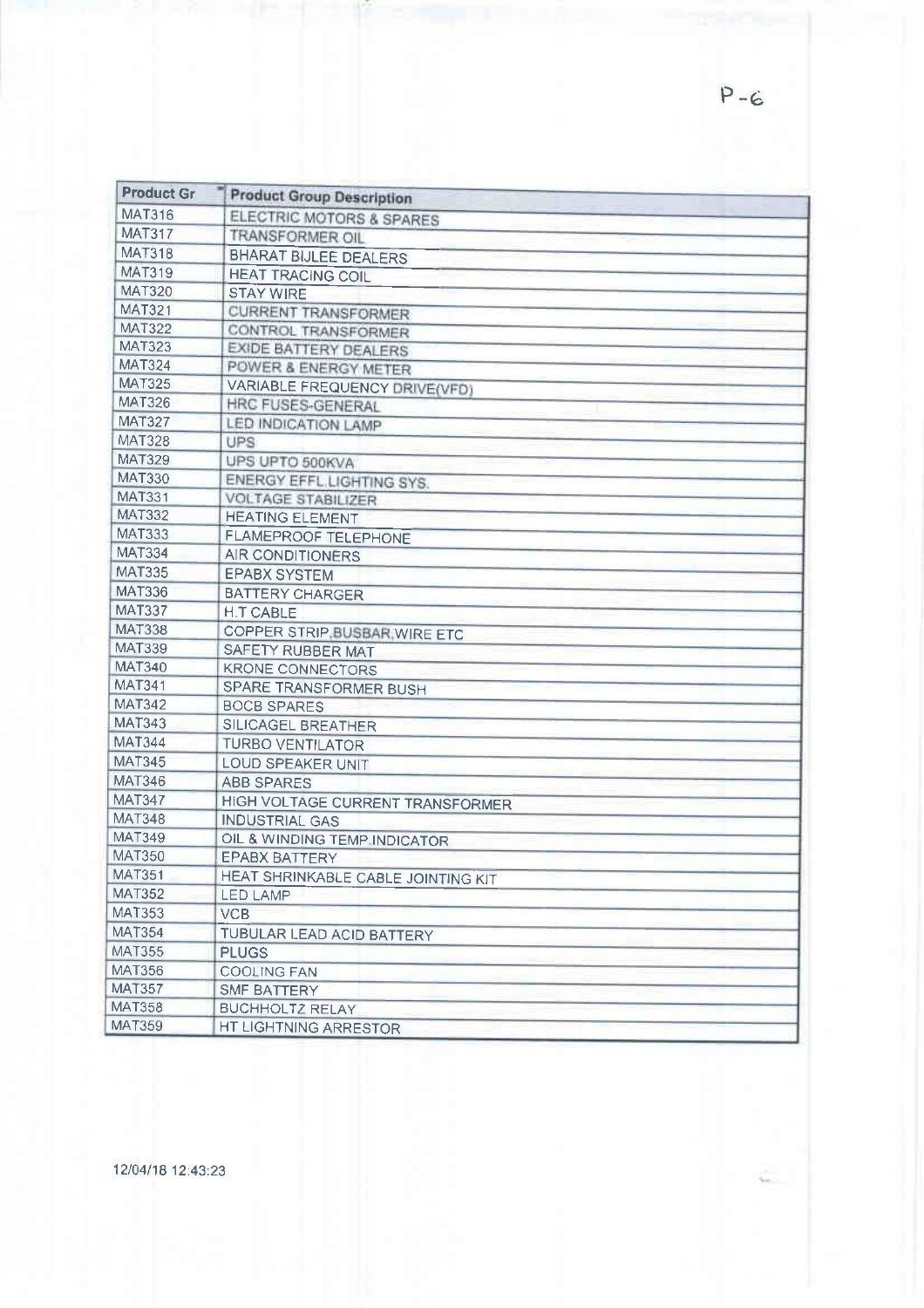| <b>Product Gr</b> | <b>Product Group Description</b>      |
|-------------------|---------------------------------------|
| <b>MAT360</b>     | <b>CAPACITOR</b>                      |
| <b>MAT361</b>     | <b>ISOLATOR-66KV</b>                  |
| <b>MAT362</b>     | <b>MOTOR STARTER</b>                  |
| <b>MAT363</b>     | TRANSFORMER RADIATOR                  |
| <b>MAT364</b>     | LT DOUBLE DOOR FEEDER PILLAR PANEL    |
| <b>MAT365</b>     | <b>ACRYLIC SHEET</b>                  |
| <b>MAT401</b>     | FOAM COMPOUND(AFFF&ATC)               |
| <b>MAT402</b>     | PERSONAL PROTECTIVE EQPT.             |
| MAT403            | FIRE HOSE & FITTINGS                  |
| <b>MAT404</b>     | DRY CHEMICAL POWDER                   |
| <b>MAT405</b>     | <b>FIRE FIGHTING EQUIPMENTS</b>       |
| <b>MAT406</b>     | SAFETY SHOES                          |
| <b>MAT407</b>     | <b>SAFETY HELMET</b>                  |
| <b>MAT408</b>     | FIRE FIGHTING EQPT SPARES             |
| <b>MAT409</b>     | SAFETY BA SET, FIRE ENTRY SUIT        |
| <b>MAT410</b>     | PVC SUIT, CANISTER MASK, WATER JEL    |
| <b>MAT411</b>     | HYDROCARBON DETECTOR/PORTABLE GAS     |
| <b>MAT412</b>     | <b>TYRES &amp; TUBES</b>              |
| <b>MAT413</b>     | FIRE WATER PUMP                       |
| <b>MAT414</b>     | PRESSURE TESTING                      |
| <b>MAT415</b>     | FIRE DETECTION & CONTROL SYSTEMS      |
| <b>MAT416</b>     | PORTABLE PUMP SET.                    |
| <b>MAT417</b>     | <b>FIRE EXTINGUISHERS</b>             |
| <b>MAT418</b>     | FULL BODY SAFETY HARNESS WITH LANYARD |
| <b>MAT419</b>     | COTTON/WORK GLOVES                    |
| <b>MAT420</b>     | GAS TIGHT CHEMICAL PROTECTIVE SUIT    |
| <b>MAT421</b>     | <b>BOD, COD &amp; TSS ANALYZER</b>    |
| <b>MAT501</b>     | MATL.HANDLING EQPT.                   |
| <b>MAT502</b>     | <b>SLOTTED ANGLE RACKS</b>            |
| <b>MAT503</b>     | <b>GLASS WARES</b>                    |
| <b>MAT504</b>     | STRUCTURAL STEEL DEALERS              |
| <b>MAT505</b>     | PH METER                              |
| <b>MAT506</b>     | <b>SYRINGES FOR HPLC</b>              |
| <b>MAT507</b>     | HEAT MANTLE/HOT PLATE/WATER BATH      |
| <b>MAT508</b>     | <b>STATIONERY</b>                     |
| <b>MAT509</b>     | PREPRINTED COMPUTER STATIONARY        |
| <b>MAT510</b>     | CEMENT                                |
| <b>MAT511</b>     | <b>BICYCLE</b>                        |
| <b>MAT512</b>     | <b>HPLC COLUMN</b>                    |
| <b>MAT513</b>     | CONSUMABLE FOR COMPUTER               |
| <b>MAT514</b>     | <b>UREA</b>                           |
| <b>MAT515</b>     | <b>MOULDED CHAIRS</b>                 |
| <b>MAT516</b>     | <b>TARPAULIN</b>                      |
| <b>MAT517</b>     | MODERATE QUALITY PRINTING             |

 $P - 7$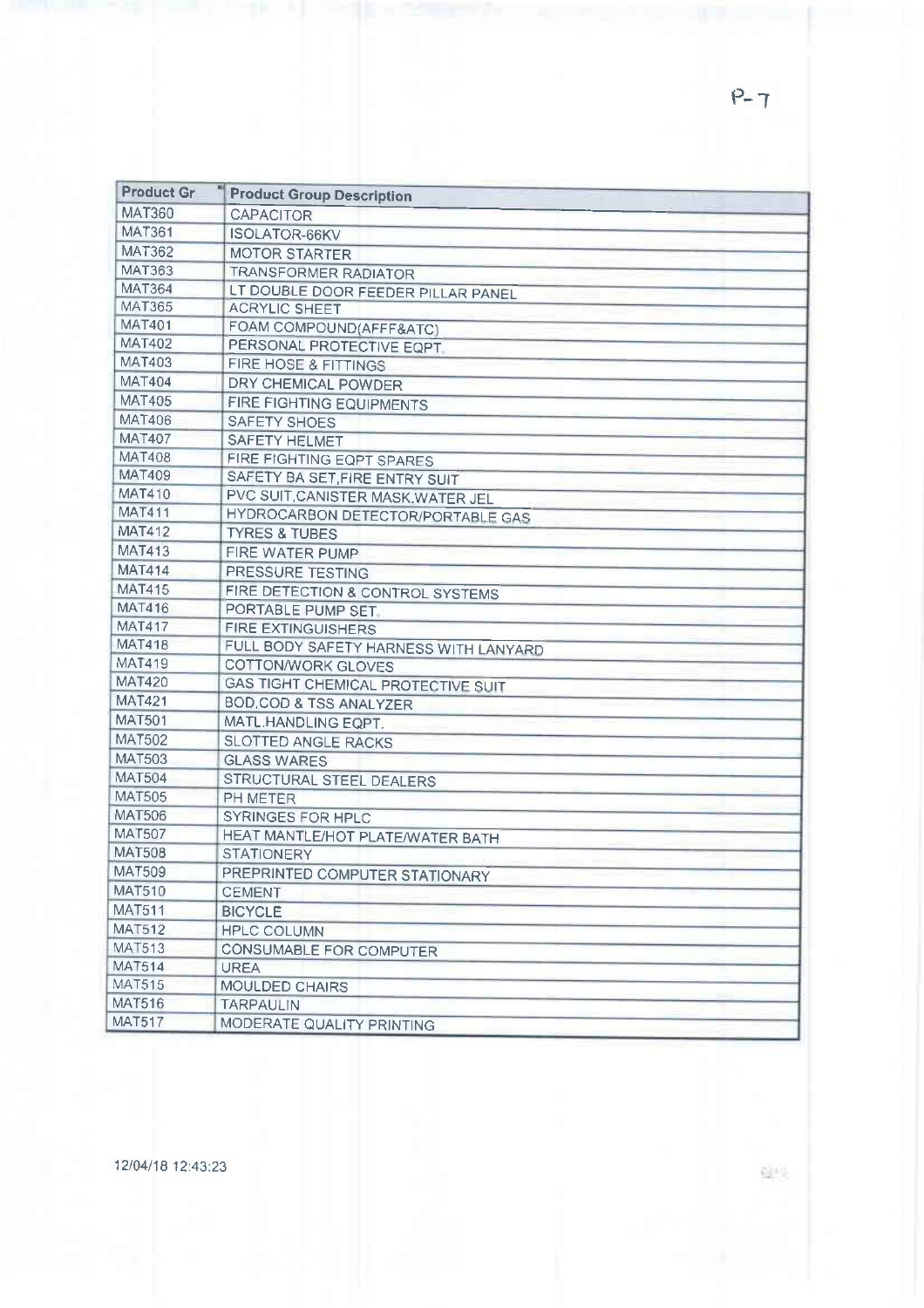| <b>Product Gr</b> | <b>Product Group Description</b>    |  |
|-------------------|-------------------------------------|--|
| <b>MAT518</b>     | <b>GC GAS FILTER</b>                |  |
| <b>MAT519</b>     | <b>CHEMICALS</b>                    |  |
| <b>MAT520</b>     | <b>GAS REGULATOR</b>                |  |
| <b>MAT521</b>     | <b>VACUUM PUMP</b>                  |  |
| <b>MAT522</b>     | <b>ANALYTICAL BALANCE</b>           |  |
| <b>MAT523</b>     | <b>GAS SAMPLING BOMB</b>            |  |
| <b>MAT524</b>     | <b>ALUMINIUM CAPS</b>               |  |
| <b>MAT525</b>     | <b>BREATH ANALYSER</b>              |  |
| <b>MAT526</b>     | <b>OVEN</b>                         |  |
| <b>MAT527</b>     | <b>SANITARY ITEMS</b>               |  |
| <b>MAT528</b>     | STANDARD TEST WEIGHT                |  |
| <b>MAT529</b>     | <b>ACTIVATED ALUMINA</b>            |  |
| <b>MAT530</b>     | COFFEE/TEA VENDING MACHINE          |  |
| <b>MAT531</b>     | <b>UNIFORM SAREES</b>               |  |
| <b>MAT532</b>     | SOAP SOLUTION                       |  |
| <b>MAT533</b>     | <b>MODEM</b>                        |  |
| <b>MAT534</b>     | <b>WOOD SCANDLINGS</b>              |  |
| <b>MAT535</b>     | <b>AMMONIA</b>                      |  |
| <b>MAT536</b>     | <b>SHRINK PACKINGS &amp; LABELS</b> |  |
| <b>MAT537</b>     | <b>AUTOMOBILE SPARES</b>            |  |
| <b>MAT538</b>     | UNIFORM SHIRTING & SUITING          |  |
| <b>MAT539</b>     | <b>SGE SYRINGE</b>                  |  |
| <b>MAT540</b>     | PERSONAL COMPUTER                   |  |
| <b>MAT541</b>     | <b>PRINTER</b>                      |  |
| <b>MAT542</b>     | M.S OFFICE                          |  |
| <b>MAT543</b>     | <b>DELL COMPUTERS</b>               |  |
| <b>MAT544</b>     | PHOTO/FAX MACHINE                   |  |
| <b>MAT545</b>     | <b>HIGH QUALITY PRINTING</b>        |  |
| <b>MAT546</b>     | <b>VACUUM CLEANER</b>               |  |
| <b>MAT547</b>     | HDPE SAMPLE BOTTLE                  |  |
| <b>MAT548</b>     | <b>REFRIGERATOR</b>                 |  |
| <b>MAT549</b>     | <b>WHITE BOARD</b>                  |  |
| <b>MAT550</b>     | <b>LCD PROJECTORS</b>               |  |
| <b>MAT551</b>     | LAPTOP                              |  |
| <b>MAT552</b>     | <b>PLYWOODS</b>                     |  |
| <b>MAT553</b>     | PAPER SHREDDERS/SPIRAL BINDING      |  |
| <b>MAT554</b>     | <b>WATER PURIFIER</b>               |  |
| <b>MAT555</b>     | CONSUMABLES FOR COFFEE VENDING M/C  |  |
| <b>MAT556</b>     | <b>CAP SEALING MACHINE</b>          |  |
| <b>MAT557</b>     | <b>FUME HOOD</b>                    |  |
| <b>MAT558</b>     | <b>MEDICINES</b>                    |  |
| <b>MAT559</b>     | RAIN COAT                           |  |
| <b>MAT560</b>     | <b>WET GRINDER</b>                  |  |
| <b>MAT561</b>     | <b>COMPUTER SYSTEM</b>              |  |

12/04/18 12:43:23

 $P - 8$ 

an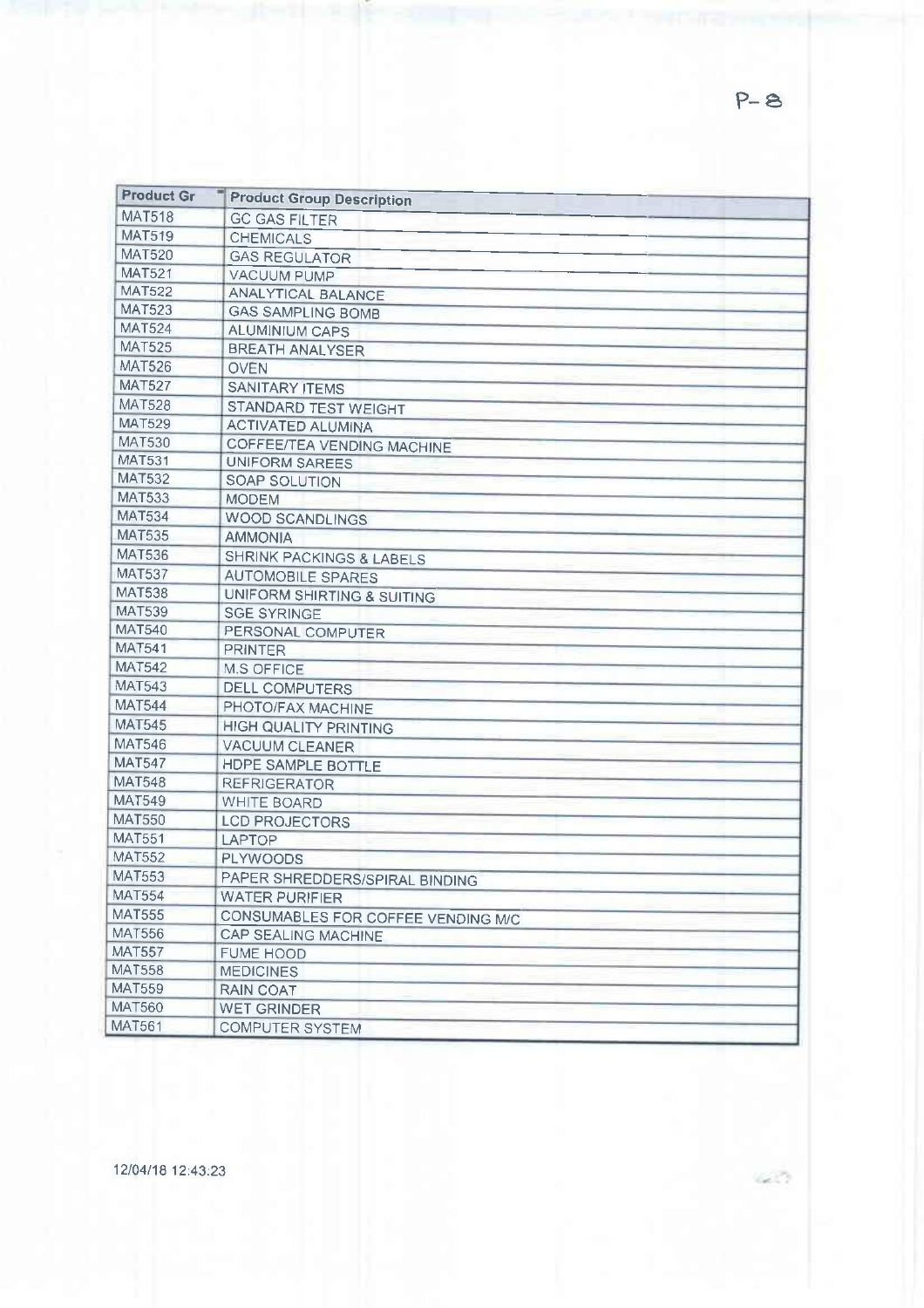| <b>Product Gr</b> | <b>Product Group Description</b>                      |
|-------------------|-------------------------------------------------------|
| <b>MAT562</b>     | PHOTOCOPYING PAPER                                    |
| <b>MAT563</b>     | <b>SPECTROPHOTOMETER</b>                              |
| <b>MAT564</b>     | STANDARDISED LIST FOR PH/CONDUCTIVITY/TURBIDITY METER |
| <b>MAT565</b>     | CONDUCTIVITY METER                                    |
| <b>MAT566</b>     | FILE COVER                                            |
| <b>MAT567</b>     | FIREWALL DEVICE                                       |
| <b>MAT568</b>     | AMBER COLOURED BOTTLE                                 |
| <b>MAT569</b>     | WOOD CUTTING CHAIN SAW.                               |
| <b>MAT601</b>     | <b>M.S.BARRELS</b>                                    |
| <b>MAT602</b>     | MONOSODIUM PHOSPHATE                                  |
| <b>MAT603</b>     | CAUSTIC SODA LYE                                      |
| MAT604            | SULPHURIC ACID                                        |
| <b>MAT605</b>     | SPA-1 CATALYST                                        |
| <b>MAT606</b>     | PF-4 CATALYST                                         |
| MAT607            | <b>HEAT TRANSFER FLUID</b>                            |
| <b>MAT608</b>     | <b>CATALYST SUPPORT MATERIAL</b>                      |
| <b>MAT609</b>     | <b>CAP SEALS</b>                                      |
| <b>MAT610</b>     | <b>ACTIVATED CARBON</b>                               |
| <b>MAT611</b>     | <b>CAUSTIC SODA FLAKES</b>                            |
| <b>MAT612</b>     | <b>TRISODIUM PHOSPHATE</b>                            |
| MAT613            | <b>HM-HDPE CANS</b>                                   |
| <b>MAT614</b>     | POTASSIUM HYDROXIDE PELLETS                           |
| <b>MAT615</b>     | <b>NITRIC ACID</b>                                    |
| <b>MAT616</b>     | LIME                                                  |
| <b>MAT617</b>     | <b>BENZENE</b>                                        |
| <b>MAT618</b>     | PLASTIC SEAL                                          |
| MAT619            | <b>LSFO</b>                                           |
| <b>MAT620</b>     | <b>IMPORT CUMENE</b>                                  |
| MAT621            | <b>IMPORT BENZENE</b>                                 |
| <b>MAT622</b>     | 2-MCA                                                 |
| <b>MAT623</b>     | 2EAQ                                                  |
| <b>MAT624</b>     | <b>CAP SEALING PLIER</b>                              |
| MAT625            | SC150 OR EQVT                                         |
| <b>MAT626</b>     | <b>SURVEYORS</b>                                      |
| <b>MAT627</b>     | <b>TPT OF LSFO</b>                                    |
| <b>MAT628</b>     | TPT OF BENZENE FROM W.I. TO HOCL                      |
| <b>MAT629</b>     | <b>COOLING WATER CHEMICALS</b>                        |
| <b>MAT630</b>     | TPT OF BENZENE FROM BPCL MUMBAI                       |
| <b>MAT631</b>     | <b>LOCAL TPT OF VARIOUS ITEMS</b>                     |
| <b>MAT632</b>     | <b>TYRE RETREADING</b>                                |
| <b>MAT633</b>     | DISPOSAL OF CPP SLUDGE/WASTE OIL                      |
| MAT634            | STORAGE TANKS AT W.ISLAND                             |
| <b>MAT635</b>     | <b>PALL RINGS</b>                                     |
| MAT636            | TPT OF SULPHURIC ACID                                 |

 $\leq$